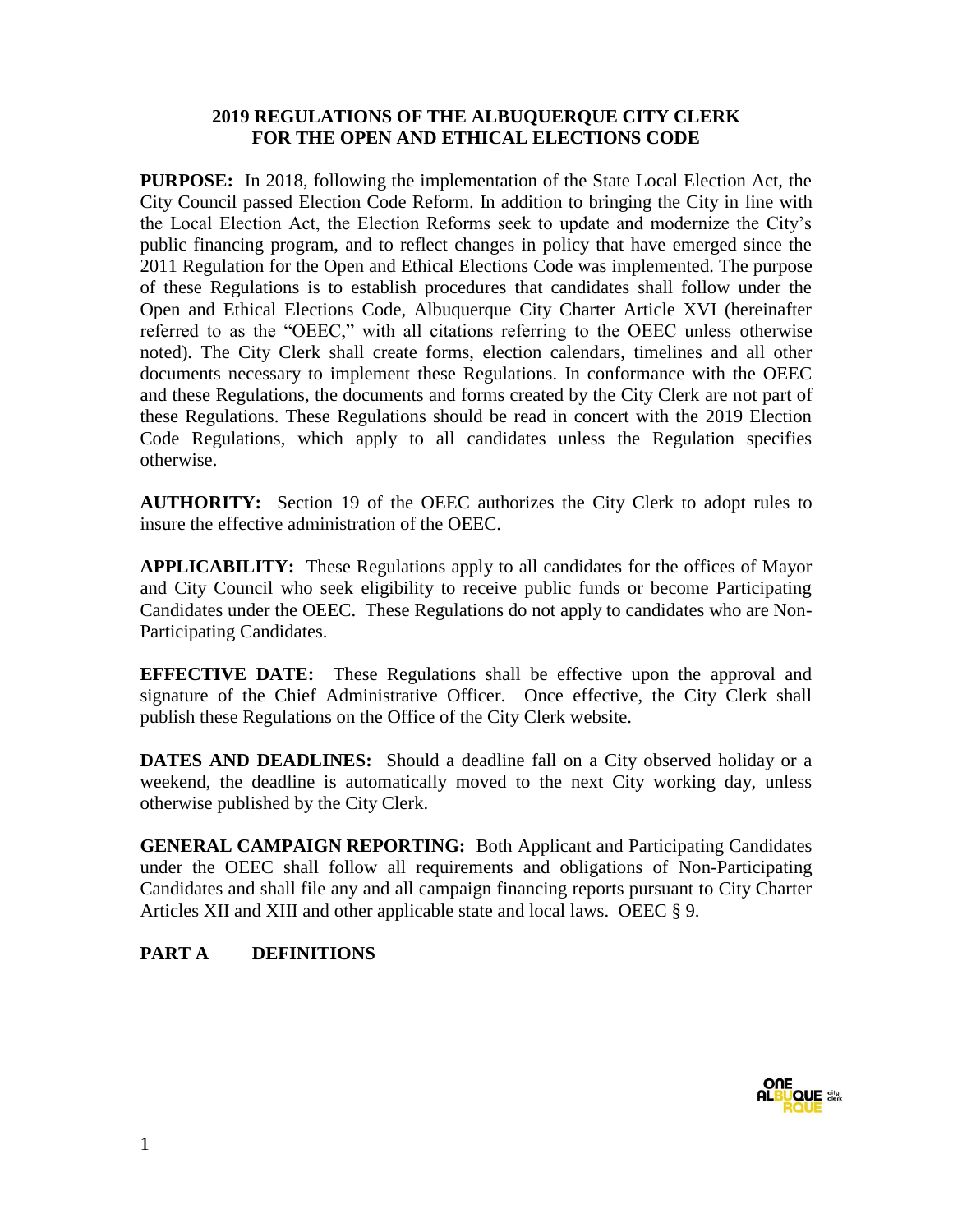All terms utilized herein shall have the same meaning as defined by the OEEC, unless the regulation specifically notes otherwise. This Part also contains new definitions and clarified definitions for terms contained within the OEEC.

**Applicable Spending Limit:** For a Regular Local Election, an amount that is equal to the total revenue distributed to the Participating Candidate from the Fund. The Applicable Spending Limit for a runoff election means only the total revenue distributed to the Participating Candidate for a runoff from the Fund. See OEEC §§ 3(R),  $6(C)$  and (E), 12 (B) and (C), 14, and 15.

**Applicant Candidate:** A candidate, but not a write-in candidate, running for a Covered Office and who is seeking to be a Participating Candidate.

**Contribution:** In addition to the definition in City Charter Article XIII, § 2(g), please see the 2019 Election Code Regulations regarding the term "Contribution."

**Coordinated Expenditure**: Please see 2019 Election Code Regulations regarding the term "Coordinated Expenditure."

**Covered Office:** City Council or Mayor.

**Disclosure Reports:** The statements filed in the electronic campaign finance report software system of the Applicant Candidate's Seed Money and In-Kind Contributions pursuant to the OEEC as well as other required reporting pursuant to the Election Code.

**Expenditure:** In addition to the definitions included in Article XVI, Section 3(F), please see 2019 Election Code Regulations regarding the term "Expenditure."

**Exploratory Period:** The timeframe in which an Applicant Candidate may begin to collect Seed Money and In-Kind Contributions and may file the Declaration of Intent to Seek Public Financing. Applicant Candidates may not collect Qualifying Contributions during this timeframe.

**Fund:** The Open and Ethical Elections Fund required by OEEC § 10, and may be designated as the "ABQ OEE FUND". Payments to the Fund shall be made payable to the "ABQ OEE FUND" or the "CAOEE Fund."

**Immediate Family:** "Immediate Family" means the candidate's spouse, parent, grandparent, child, grandchild, sister, half-sister, brother, half-brother, stepparent, stepgrandparent, stepchild, stepgrandchild, stepsister, stepbrother, mother-in-law, fatherin-law, brother-in-law, sister-in-law, son-in-law, daughter-in-law, guardian, former guardian, domestic partner, the Immediate Family of the candidate's spouse or domestic partner.

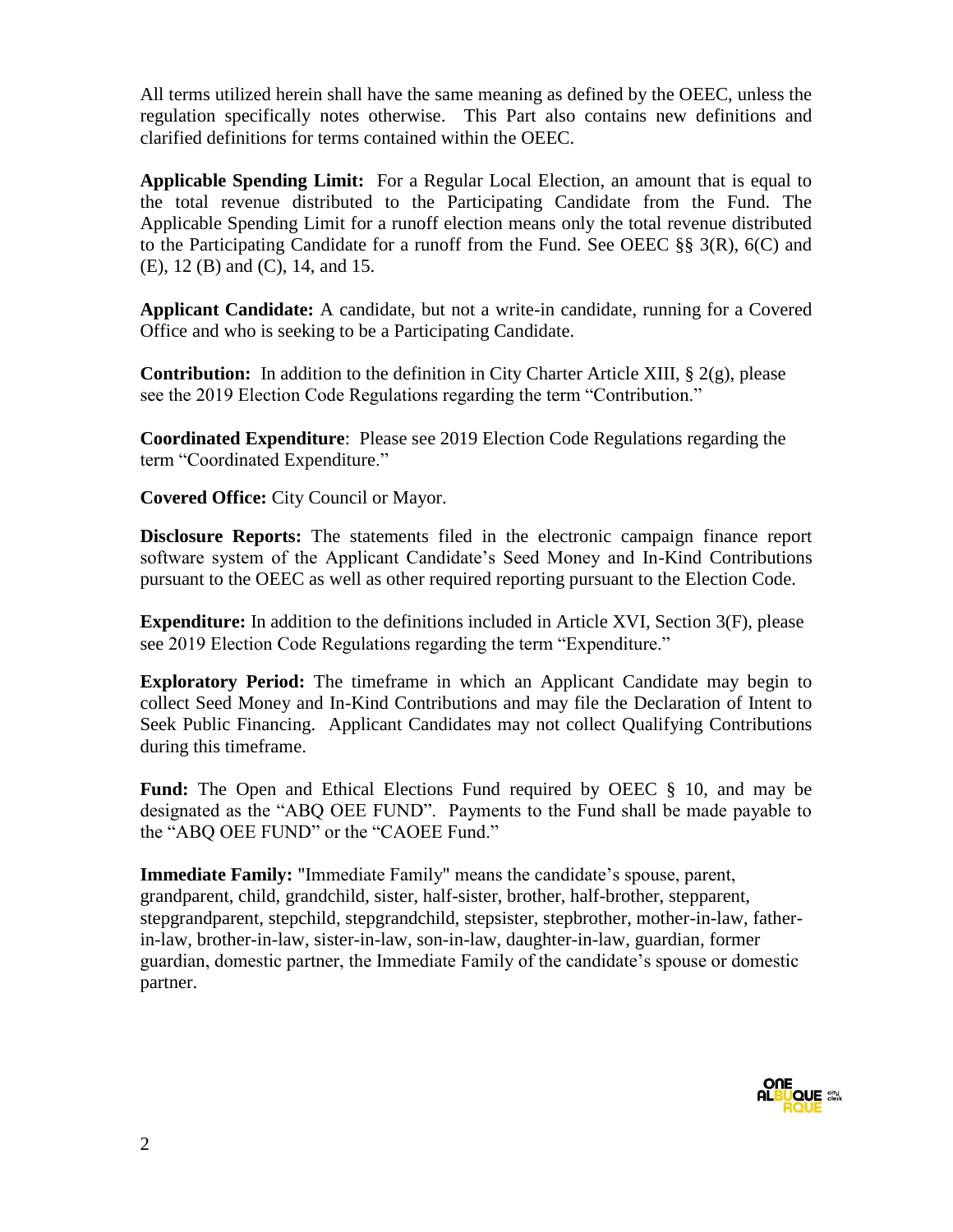**Independent Expenditure:** Please see 2019 Election Code Regulations regarding the term "Independent Expenditure."

**In-Kind Contribution:** In addition to the definition in City Charter Article XVI, § 3(K), "In-Kind Contributions" are goods and services that are donated or provided to the campaign at no cost or at a cost that is less than the usual and customary charge, but do not include the value of services provided without compensation or unreimbursed travel or other personal expenses of individuals who volunteer a portion or all of their time on behalf of a candidate or political committee. They are subject to the Contribution limits detailed in the OEEC. For additional regulations regarding In-Kind Contributions applicable to Applicant Candidates and Participating Candidates, please see the 2019 Election Code Regulations.

**Participating Candidate:** A candidate for a Covered Office who chooses to obtain financing pursuant to the OEEC and who is certified to participate by the City Clerk.

**Regular Local Election:** An election that is held on the first Tuesday after the first Monday in November in odd numbered years.

**Qualifying Contribution:** A donation of \$5.00 to the Fund in support of an Applicant Candidate and given pursuant to the OEEC and these Regulations. A Qualifying Contribution is not a prohibited Contribution pursuant to Article XIII Section 4 (f) of the City Charter. Qualifying Contributions in the form of checks or money orders shall contain the name of the Applicant Candidate on the face of the check or money order. Qualifying Contributions made via credit or debit card or electronically must be made through the Clerk's Qualifying Contribution webpage. Applicant Candidates may not accept donations in excess of \$5.00. Credit/debit card processing fees shall be deducted from the candidate's distribution, or paid by the candidate from seed money. The City Clerk will provide the exact number of Qualifying Contributions needed for qualification as a Participating Candidate to candidates no later than three (3) working days after the candidate files his/her Declaration. OEEC §§ 3(P) and 5.

**Qualifying Period:** The timeframe in which an Applicant Candidate must receive Qualifying Contributions from a minimum of 1% of applicable registered City voters. See OEEC §§ 3(Q) and 5.

**Seed Money:** Cumulative Contributions received by an Applicant Candidate of no more than \$100 per person and no more than \$500 of the Applicant Candidate's own money raised for the primary purpose of enabling the Applicant Candidate to collect Qualifying Contributions and petition signatures. Seed Money may not exceed 10% of the Applicable Spending Limit and may be raised only during the Exploratory and Qualifying Periods. See OEEC §§3(R) and 6.

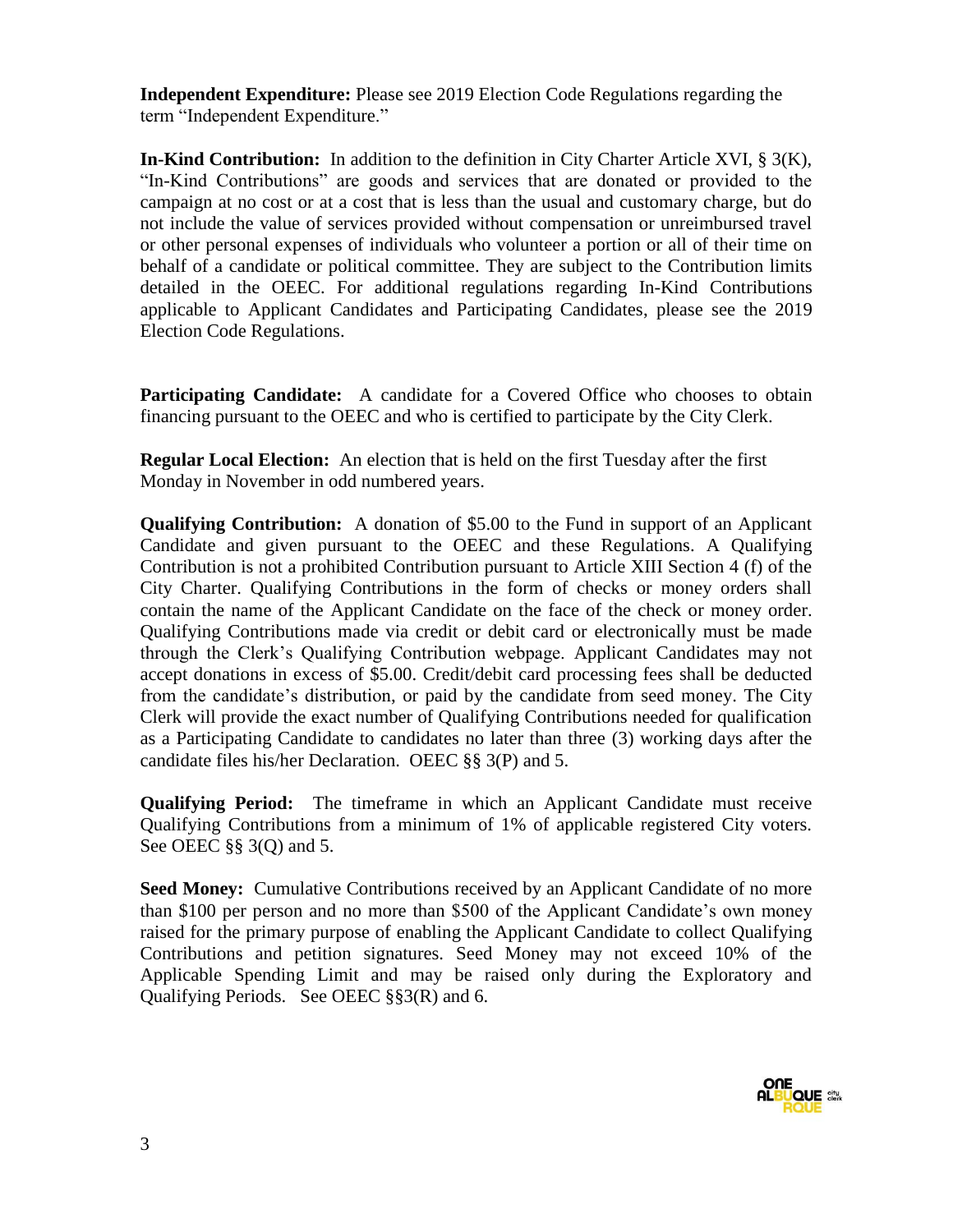### **PART B THE EXPLORATORY PERIOD**

**1. Timeframe:** For Mayoral candidates, the Exploratory Period is from January 1<sup>st</sup> through February  $15<sup>th</sup>$  of the year in which a Mayoral election is held. For City Council candidates, the Exploratory Period is from March  $15<sup>th</sup>$  through April 30<sup>th</sup> of the year in which a City Council election is held. OEEC § 3(G).

**2. Seed Money**: Applicant Candidates may raise Seed Money during the Exploratory Period and the Qualifying Period but not thereafter. Contributors of Seed Money shall be Persons as defined by  $\S$  3(O) of the OEEC. The City Clerk will provide the amount of the Applicable Spending Limits to Applicant Candidates at the beginning of the Exploratory Period. Any Seed Money received by a candidate or their representative(s) shall be deducted from any Fund distributions to the Applicant Candidate. Any Seed Money in excess of 10% of the Applicable Spending Limit ("Excess Seed Money") at the time of the distribution of revenue from the Fund by the City Clerk shall also be deducted from the amount of the distribution. Any Seed Money collected in excess of the 10% limit may also be a violation of the OEEC. See OEEC §§ 3(R), 6(C), (D), and (F), and 12(C).

**3. In-Kind Contributions:** Applicant Candidates may receive In-Kind Contributions from the beginning of the Exploratory Period through the day the Regular Local Election is held, or day of the runoff election, if applicable. The total In-Kind Contributions cannot exceed 10% of the Applicable Spending Limit and any individual In-Kind Contribution cannot exceed 5% of the annual salary for the office being sought. OEEC § 6

In the event any disclosure report shows the cumulative value of In-Kind Contributions exceeds 10% of the Applicable Spending Limit, the candidate shall pay such excess to the City Clerk. Candidates shall also pay to the City Clerk the excess of any individual In-Kind Contribution that exceeds 5% of the annual salary for the office being sought ("Excess In-Kind Contribution"). Any In-Kind Contributions in excess of those allowed in the OEEC will result in a violation of the OEEC.

Persons, as defined in Art. XVI, Sec. 3(O), making In-Kind Contributions are not required to reside in the City of Albuquerque nor are they required to be registered to vote in the City of Albuquerque. For additional regulations regarding In-Kind Contributions applicable to Applicant Candidates and Participating Candidates, please see the 2019 Election Code Regulations.

**4. Expenditures During Exploratory Period** The only funding sources that Applicant Candidates may use during the Exploratory Period for Expenditures related to campaign activities for the City office being sought are Seed Money and In-Kind

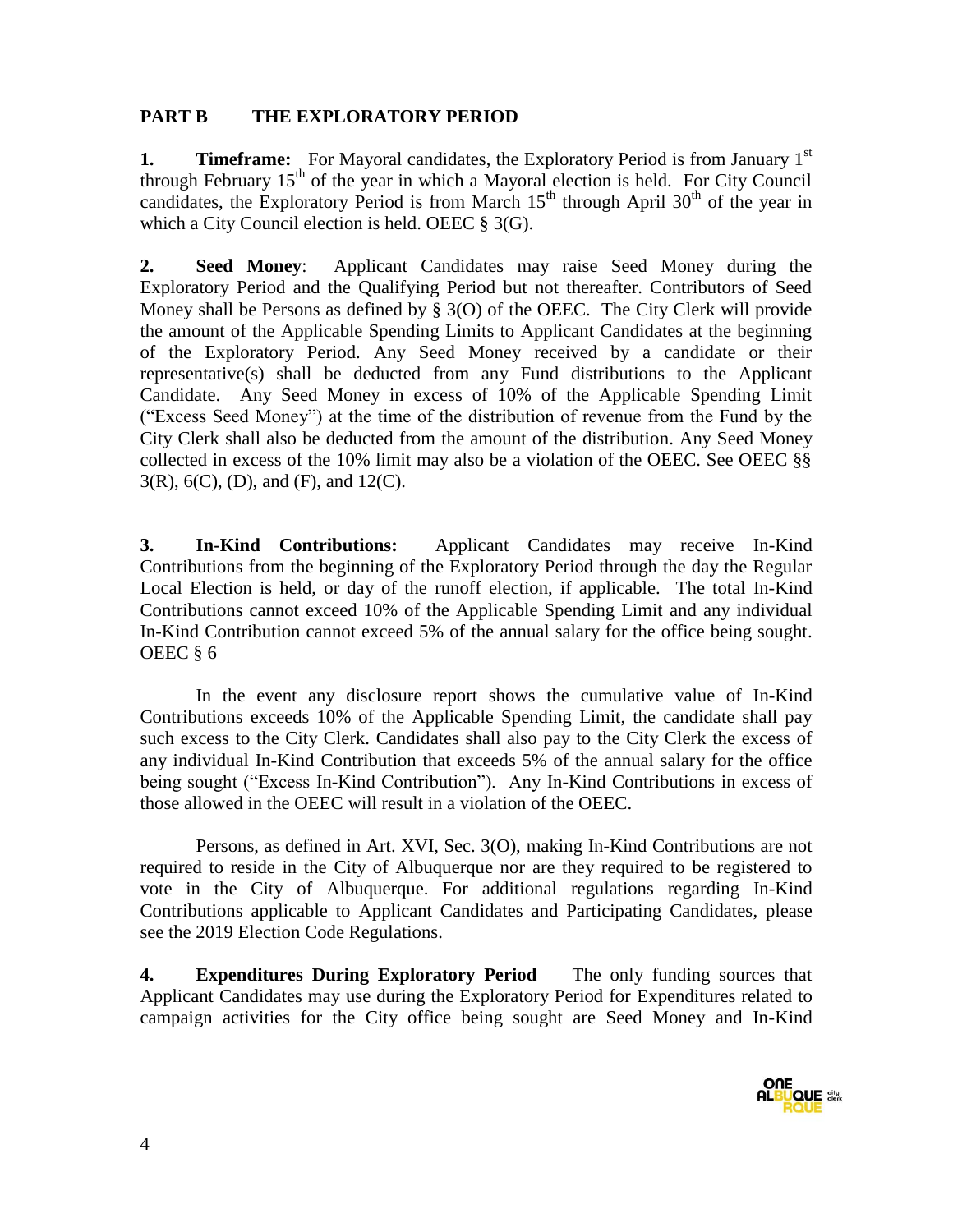Contributions. An Expenditure is made on the date the payment is made or on the date consideration, if any, is received, whichever is earlier.

# **5. Reporting**

**a. Training:** All campaign finance reporting is done electronically. Applicant Candidates and/or their designated representative(s) shall attend a reporting procedures training class conducted by the City Clerk prior to submitting the First Disclosure Report. All candidates and representatives completing the training shall execute an Acknowledgement of Training following the course which the City Clerk shall keep on file. The training received as an Applicant Candidate shall also serve as training for reporting under the Election Code.

**b. Affirmation of Accuracy:** When filing their electronic reports, candidates shall affirm the accuracy of their reports under penalty of perjury by clicking the Affirmation of Accuracy box in the electronic filing system, or by executing and delivering a notarized Affidavit, in the form provided by the City Clerk, by 5:00 p.m. on the day each Disclosure Report is due.

**c. Reporting:** All campaign finance reports made pursuant to the Election Code §4(c) shall include Expenditures of Seed Money and the receipt of In-Kind Contributions. OEEC § 9

**d. Deadlines for Reports:** All financial reports are due at 5:00 p.m. on the day the report is due. This includes filing the electronic report and the forms to the Office of the City Clerk.

**6. Required Information for Reporting Seed Money and In-Kind Contributions:**  Disclosure Reports for Seed Money shall list the contributor's name, street address, phone number, occupation, employer, and the employer's address. Self-employed contributors must indicate a physical business address or state "same" if they share a business and personal address. Retired or unemployed contributors may indicate "none" for their business address.

If a Contribution of Seed Money is from an organization, corporation or other entity not prohibited from contributing under the Election Code, the City Clerk may request additional information from the Applicant Candidate showing ownership or control of the entity and where business is conducted. See OEEC  $\S 3(0)(3)$ .

For In-Kind Contributions, the report shall show all of the information required for Seed Money as well as a detailed description of the goods and/or services provided along with the fair market value of the goods or services at the time the In-Kind Contribution was made.

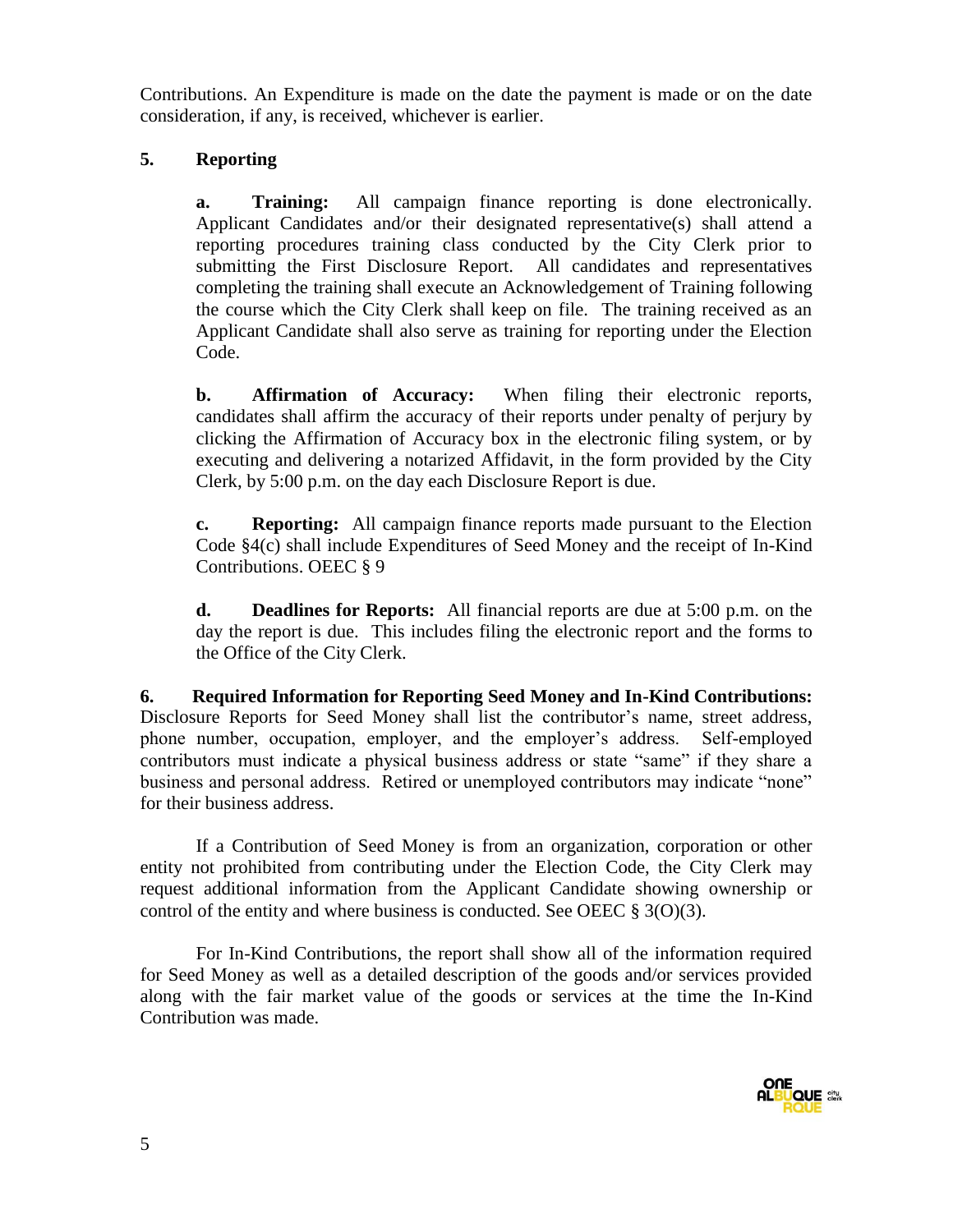Contributions from city contractors are prohibited by the Election Code, § 4 (f).

**7. Limitation on Contributions**: The aggregate amount of In-Kind Contributions shall not exceed ten percent (10%) of the Applicable Spending Limit. In the event of a runoff, the aggregate amount of In-Kind Contributions shall not exceed ten percent (10%) of the Applicable Spending Limit for the runoff. The aggregate amount of Seed Money Contributions shall not exceed ten percent (10%) of the Applicable Spending Limit. .

# **8. Expenditures and Contributions Before the Exploratory Period:**

**a.** Expenditures: The only funding source that Applicant Candidates may use prior to the Exploratory Period for Expenditures related to campaign activities for the City office being sought are the Applicant Candidate's donation of Seed Money to their own campaign. No Seed Money from any other source may be accepted or expended prior to the Exploratory Period.

**b.** Contributions: Applicant Candidates may not accept contributions of any kind prior to the Exploratory Period.

**c.** An Applicant Candidate who has accepted Contributions or made Expenditures that do not comply with the requirements of this subpart may petition the City Clerk to remain eligible for certification as a Participating Candidate if the failure to comply was unintentional and does not constitute a significant infraction of these restrictions.

# **PART C QUALIFYING PERIOD AND QUALIFYING CONTRIBUTIONS**

**1. Timeframe:** For Mayoral candidates the Qualifying Period is February 16<sup>th</sup> through March  $31<sup>st</sup>$  of the year in which a Mayoral election is held. For City Council candidates, the Qualifying Period is May  $1<sup>st</sup>$  through May  $31<sup>st</sup>$  of the year in which a City Council election is held. OEEC  $\S$  3(Q). The Qualifying Period is the only time during which a candidate may collect Qualifying Contributions. Collection of Qualifying Contributions during any other timeframe may result in a finding of violations by the Board of Ethics. Candidates may not collect Qualifying Contributions without first meeting with the City Clerk to receive all necessary forms and information.

**2. Declaration of Intent:** Applicant Candidates shall submit a Declaration of Intent ("Declaration"), on the form provided by the City Clerk, prior to collecting any Qualifying Contributions. The Office of the City Clerk will begin accepting Declarations at 8:00 a.m. on the first day of the Exploratory Period. The deadline to submit a Declaration is 5:00 p.m. on the last day of the Qualifying Period. Applicant Candidates may begin to solicit and accept Qualifying Contributions immediately after the City Clerk accepts the Applicant Candidate's Declaration and the Qualifying Period has begun.

**3. Determining the Required Number of Qualifying Contributions:** The City Clerk shall calculate the number of Qualifying Contributions required for Applicant Candidates

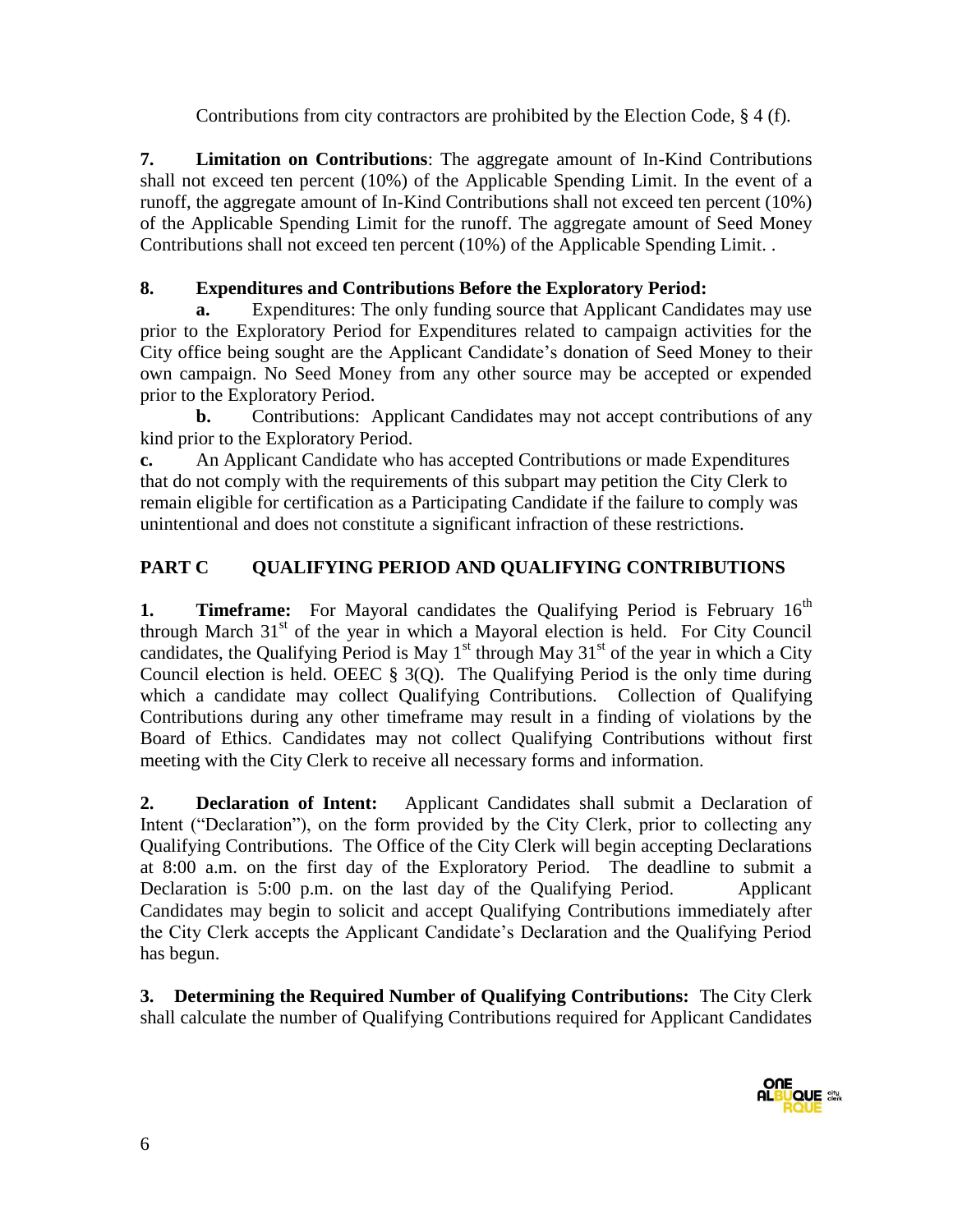based upon the number of registered voters within the City of Albuquerque as shown on the voter registration rolls of the New Mexico Secretary of State and the Bernalillo County Clerk. In the event that there is a conflict between the number of registered voters listed of the rolls of the New Mexico Secretary of State and the Bernalillo County Clerk, the City Clerk shall determine which roll will be used. For Mayoral candidates, the City Clerk will base the total on the number of voters registered city-wide as of February 1<sup>st</sup> of the year in which the election for Mayor is held. For City Council candidates, the number is based upon the number of registered voters within the applicable district as of April 15<sup>th</sup> of the year in which the election for the City Council position is held. OEEC  $\S$ 5 (A) & (B). The City Clerk will provide the number of required Qualifying Contributions to Applicant Candidates within five (5) working days of the Applicant Candidate submitting their Declaration, or within five (5) working days of the deadlines noted above

**4. Qualifying Contribution Books:** The City Clerk shall provide Applicant Candidates with Qualifying Contribution Books ("Books") containing either 10 or 25 three-part receipts for contributions. Applicant Candidates shall submit all Qualifying Contributions with corresponding Books containing the required information about the contributors and the required signatures.

The Books shall be pre-printed with all receipts containing the necessary notices to the contributor, except for the name of the Applicant Candidate and the candidate's district, which candidates and their representatives must fill in after receiving the Books from the City Clerk. OEEC § 3(P). The three parts include the white original for the City Clerk, a yellow copy for the candidate, and a pink copy for the contributor.

Applicant Candidates shall obtain Books from only the Office of the City Clerk. The candidate or the candidate's designated representative must sign an Acknowledgement for the number of Books received each time Books are provided to the candidate's campaign. The City Clerk shall not provide the candidate with partial Books.

Candidates shall submit Books with both the white original and the yellow copy intact. The pink copies may be removed and provided to the contributor.

At the end of the Qualifying Period, Applicant Candidates shall return all Books to the Office of the City Clerk whether they are used or unused. The City Clerk shall accept partially used Books but Applicant Candidates are strongly urged to fully use Books before submitting them whenever possible. It is the responsibility of the Applicant Candidate to assure that all Books are returned to the Office of the City Clerk. A failure to return Books may result in a finding of violation of the OEEC by the Board of Ethics.

All Books containing signatures with corresponding Qualifying Contributions shall be submitted to the City Clerk no later than noon on April  $1<sup>st</sup>$  for Mayoral Applicant Candidates and noon on June 1<sup>st</sup> or City Council Applicant Candidates. Candidates shall

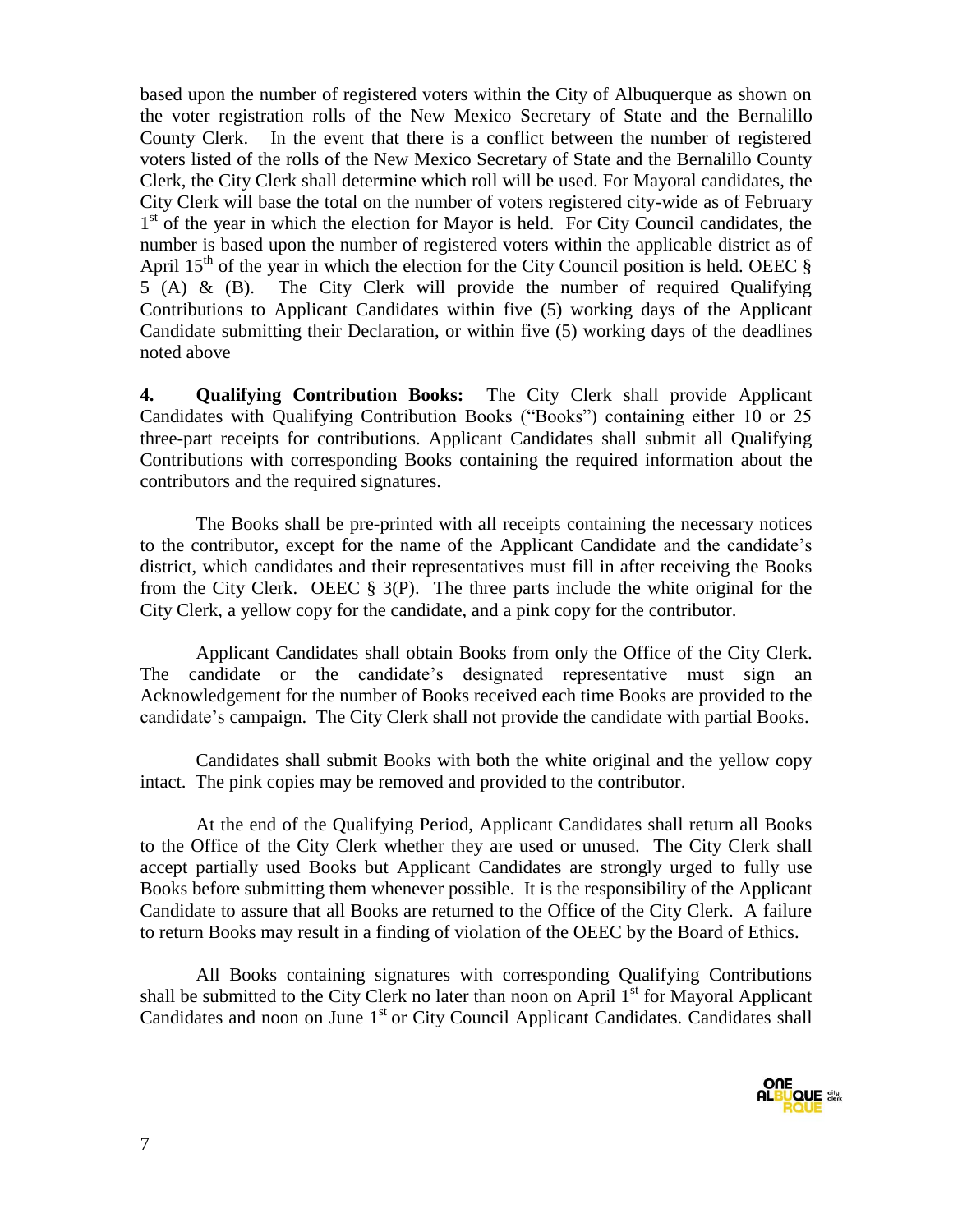return all unused Books within ten (10) days after the applicable deadline. The City Clerk shall report unreturned books to the Board of Ethics.

**5. Qualifying Contribution Website:** The City Clerk shall develop a Qualifying Contribution website, which may be used as an alternative, electronic method for collecting Qualifying Contributions. The Clerk will issue additional guidance regarding use of the website once it has launched.

**6. Soliciting and Accepting Qualifying Contributions:** Applicant Candidates and their representatives may solicit and accept Qualifying Contributions from all applicable City voters registered in the district the Applicant Candidate seeks to represent. Applicant Candidates are responsible for assuring that receipts are fully and correctly filled out, including with signatures, and that the contributor's name and address are legible. Names, dates, and addresses on the receipts may be filled out by someone other than the contributor, but the contributor himself or herself must sign the receipt. The Applicant Candidate's campaign may not cross out, white out, or otherwise remove any information the contributor has provided for the receipt, however, explanatory information may be added to the receipt if the information is necessary to validate the contribution. For example, if the contributor fills out his or her name illegibly, the campaign may print that name on the receipt, but may not cross out or remove the information provided by the contributor. All \$5 Qualifying Contributions must be paid by the contributor; if the funds are provided by any person other than the contributor who is listed on the receipt, the Qualifying Contribution will be deemed fraudulent. The City Clerk will not certify Qualifying Contributions toward the required number of Qualified Contributions necessary to qualify an Applicant Candidate as a Participating Candidate that do not meet the requirements of this paragraph. OEEC  $\S$  3(P)

- **a. Minimum Requirements For Qualifying Contributions:** A Qualifying Contribution will not be certified toward the required number of Qualified Contributions necessary to qualify an Applicant Candidate as a Participating Candidate unless it:
	- **i.** is made by a registered City voter residing in the district in which the Applicant Candidate desires to represent;
	- **ii.** is made during the designated Qualifying Period;
	- **iii.** is obtained through efforts made with the knowledge and approval of the Applicant Candidate;
	- **iv.** is acknowledged by a receipt that identifies the contributor's name and physical address as shown on the New Mexico Secretary of State's voter registration rolls on forms provided by the Clerk;
	- **v.** is signed by the contributor;
	- **vi.** identifies which Applicant Candidate the City resident supports; and
	- **vii.** is sent to the City Clerk.

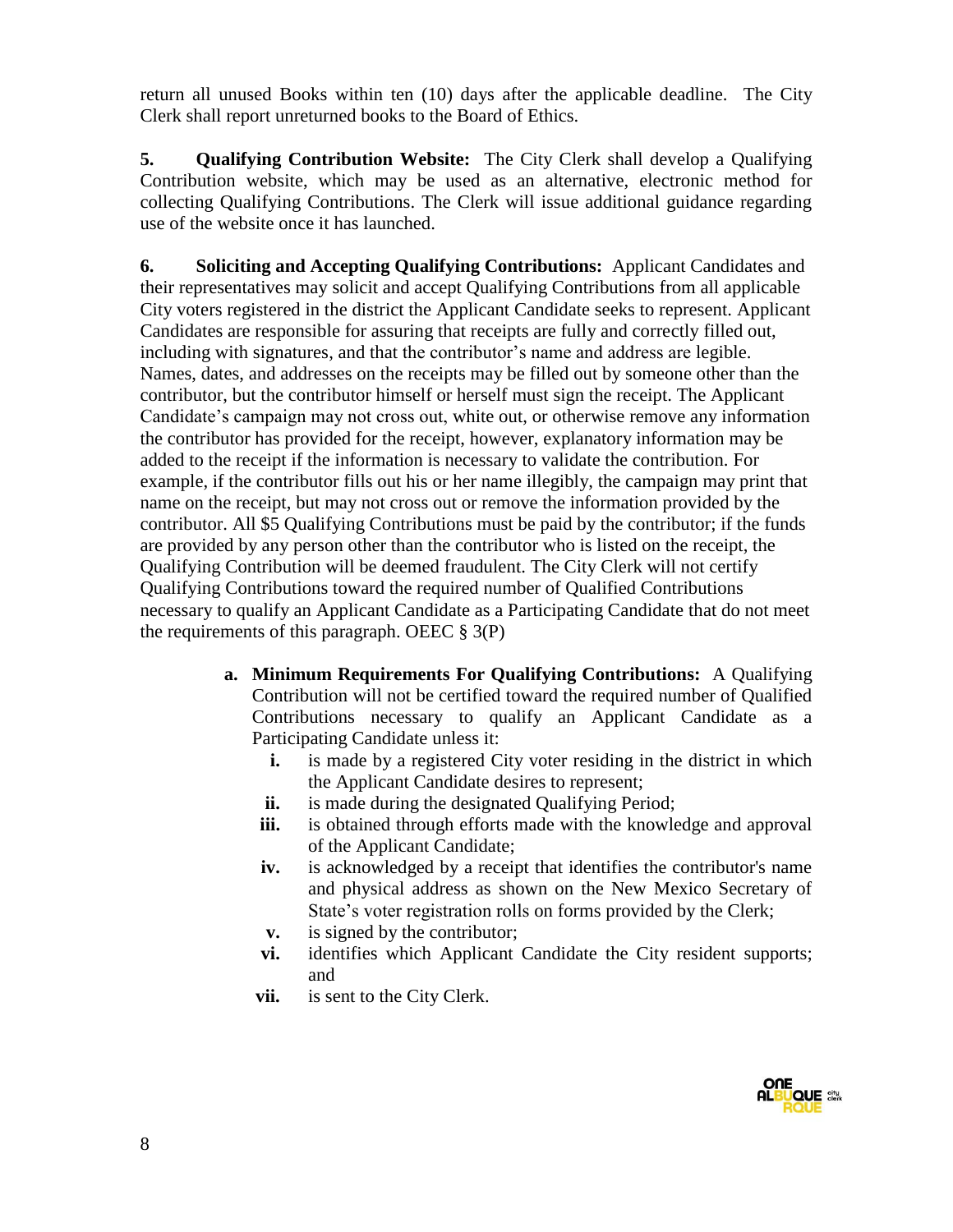- **b. Date the Qualifying Contribution Was Received:** The date the Contribution was received must be on or after the Applicant Candidate files his or her Declaration of Intent and within the Qualifying Period. The date stated in the Book as the date the Contribution was received by the Applicant Candidate's campaign shall be the date attributed to the Contribution, regardless of the date written on the check or money order.
- **c. Name and Registered Address of the Contributor:** The contributor must provide their name and address as shown on the New Mexico Secretary of State's voter registration rolls. Although this requirement must be pre-printed on each receipt as a notice to the contributor, it is the responsibility of the Applicant Candidate's campaign to ensure that this requirement is met. If the contributor provides an address other than their address as shown on the New Mexico Secretary of State's voter registration rolls, the campaign may print the correct registered address on the receipt, but may not cross out or remove the information provided by the contributor.
- **d. Qualifying Contributions Made Via The Clerk's Qualifying Contribution Website:** Guidance specific to Qualifying Contributions made via the City Clerk's Qualifying Contribution website shall be provided once the website has launched.
- **e. Qualifying Contributions To Multiple Candidates Running For The Same Office:** A registered City voter may contribute a Qualifying Contribution to more than one Applicant Candidate, provided that the requirements noted above in Subpart  $C(6)(a)$  are met.
- **f. Simultaneous Collection of Petition Signatures**. Applicant Candidates may choose to gather petition signatures simultaneously with Qualifying Contributions during any overlap of the petition signature period and the Qualifying Contribution period. If a candidate chooses to collect Qualifying Contributions along with petition signatures, both the petition form and the Qualifying Contribution receipt must be completed in their entirety. The Office of the City Clerk will not accept petition forms or Books with indications to see the other form for voter information. Candidates need not submit petition forms at the same time they submit Books for the same voters.

**7. Contribution Reporting:** With the exception of March 1, on each Friday of the applicable Qualifying Period, Applicant Candidates shall report their Qualifying Contributions by submitting their Books and the corresponding Qualifying Contributions to the City Clerk.

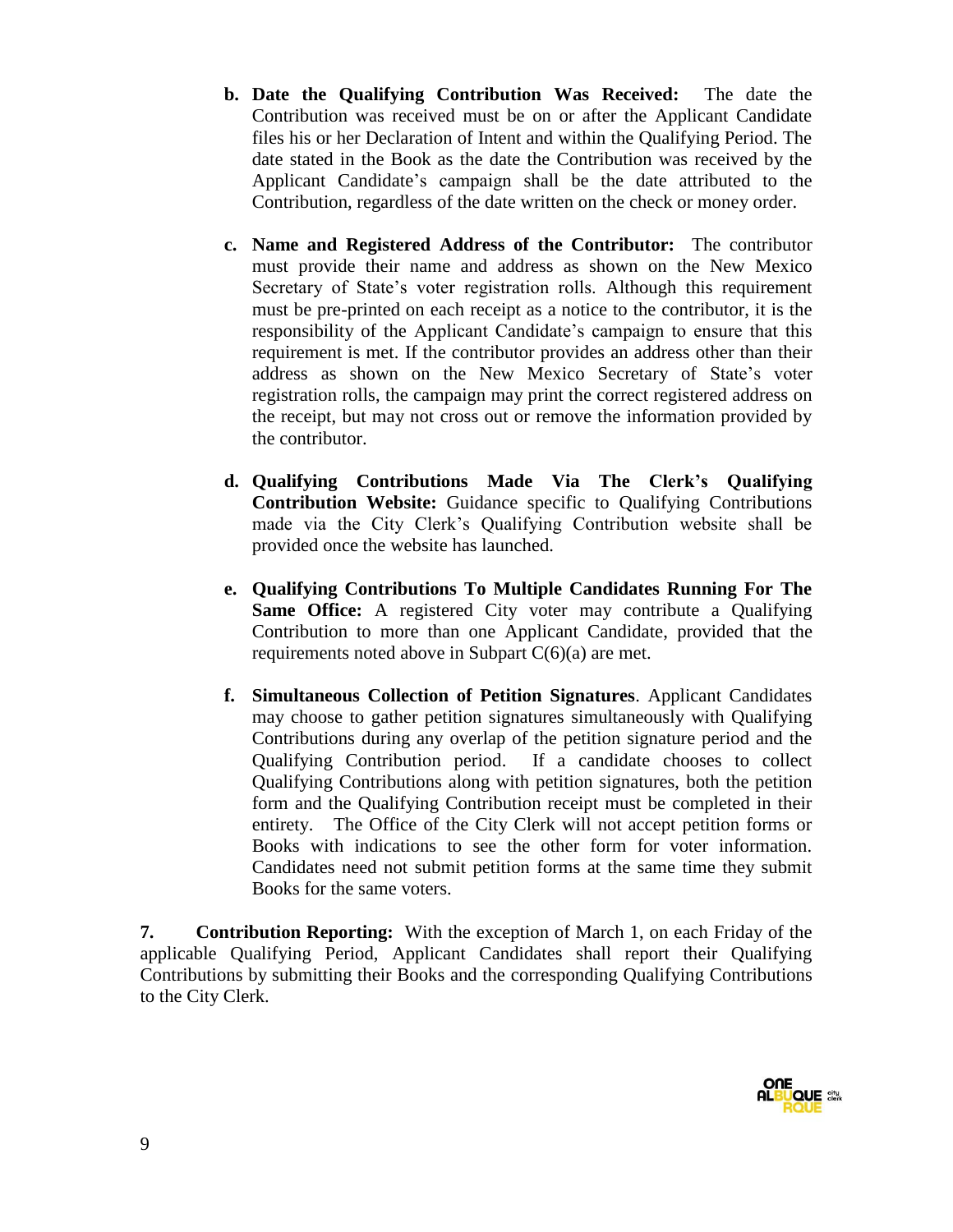- **a.** The receipts and Contributions are due at the Clerk's Office by 12:00 p.m. (noon) of each Friday.
- **b.** If no Qualifying Contributions have been received by the Applicant Candidate by the Friday reporting deadline, Applicant Candidates shall report to the City Clerk that no Qualifying Contributions have been received by submitting the form supplied by the City Clerk.
- **c.** Applicant Candidates must report and submit all Contributions received to the City Clerk on the Friday reporting deadline following receipt of the Contribution.
- **d.** The final Qualifying Contribution report is due no later than noon on the City working day immediately following the expiration of the Qualifying Period, which is April  $1<sup>st</sup>$  for Mayoral Applicant Candidates and June  $1<sup>st</sup>$  for City Council Applicant Candidates. OEEC § 9.
- **e.** For each Book submitted, a corresponding amount of \$5.00 Contributions shall be attached to the Book and submitted (i.e., if the Book contains eight (8) completed white original receipts, then \$40.00 in contributions must be attached to the Book).
- **f.** Applicant Candidates shall submit a signed, notarized affidavit, in the form provided by the City Clerk, with each Qualifying Contribution report.
- **g.** Guidance specific to Contribution Reporting for Contributions made via the City Clerk's Qualifying Contribution website shall be provided once the website has launched.

**8. Verification of Qualifying Contributions:** The Office of the City Clerk will verify each and every Qualifying Contribution to assure the Contribution meets all requirements. The City Clerk will assure that the verifying staff is adequately trained in the verification process. Using the New Mexico Secretary of State's and Bernalillo County Clerk's Voter Registration System, clerks will physically verify each contribution by comparing the contributor's name, address, and signature on the receipt to the voter registration rolls, and ensuring that the requirements noted above in Subpart  $C(6)(a)$  are met.

Qualifying Contributions are accepted, rejected or left pending by the verifying staff. The City Clerk will notify Applicant Candidates of the number of accepted, rejected, and pending Qualifying Contributions each Friday of the Qualifying Period. Pending Qualifying Contributions are reviewed by a supervisor and the City Clerk to determine whether the Qualifying Contribution is accepted or rejected. In the case of a

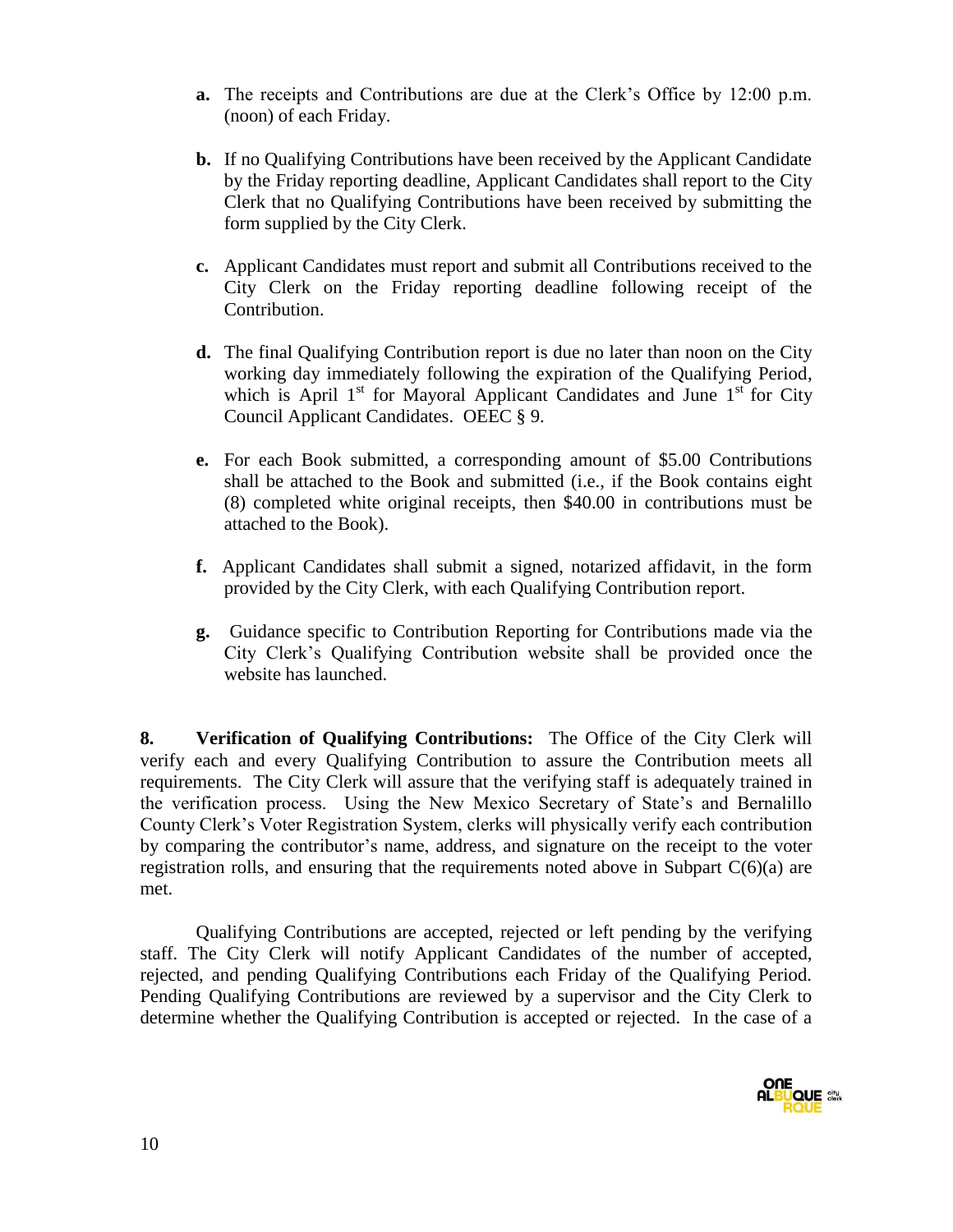rejected Qualifying Contribution, if there is some evidence of intentional wrong-doing the City Clerk will notify the City Attorney for further investigation. The City Clerk will consider any Qualifying Contribution submitted to the City Attorney as rejected until receiving an opinion or court order that the Qualifying Contribution is acceptable.

Guidance specific to Qualifying Contribution verification for Contributions made via the City Clerk's Qualifying Contribution website shall be provided once the website has launched.

**9. Certification of Participating Candidates for Public Financing:** The City Clerk shall certify Applicant Candidates who meet the requirements of the OEEC and who submit an Application for Certification as a Participating Candidate. Mayoral candidates must submit the Application for Certification by April  $1<sup>st</sup>$  and City Council Candidates by June 1<sup>st</sup>. The City Clerk shall provide notice to all Applicant Candidates regarding whether they have been certified as a Participating Candidate by posting a list of certified Participating Candidates in the Office of the City Clerk, on the City Clerk's website, and by Certified Mail to each Applicant Candidate. Certification as a Participating Candidate does not eliminate or modify candidate qualification requirements of the City Charter or under New Mexico law. OEEC § 7.

- **a.** In addition to the criteria for certification listed in Art. XVI, Section 7(A), upon receipt of a final Qualifying Contribution report from an Applicant Candidate, the Clerk shall determine whether the Applicant Candidate has:
	- **i.** been found to have accepted Contributions in excess of the pre-and post-Exploratory Period limitations set forth in the OEEC, and has otherwise complied with Seed Money and In-Kind restrictions;
	- **ii.** run for the same office as a Non-Participating Candidate in the same election year;
	- **iii.** been found to have made a material false statement in a report or other document submitted to the City Clerk;
	- **iv.** failed to pay any civil penalty assessed by the City Clerk or Board of Ethics, except that a candidate has three (3) working days from the date of the request for certification to pay the outstanding penalty and remain eligible for certification; and
	- **v.** been found to have submitted any fraudulent Qualifying Contributions or any falsified acknowledgement forms for Qualifying Contributions or Seed Money Contributions, where the Applicant Candidate knew or should have known of the fraudulence or falsification.
- **b.** If the Clerk makes any of the findings above, the Clerk shall not certify the Applicant Candidate as a Participating Candidate.

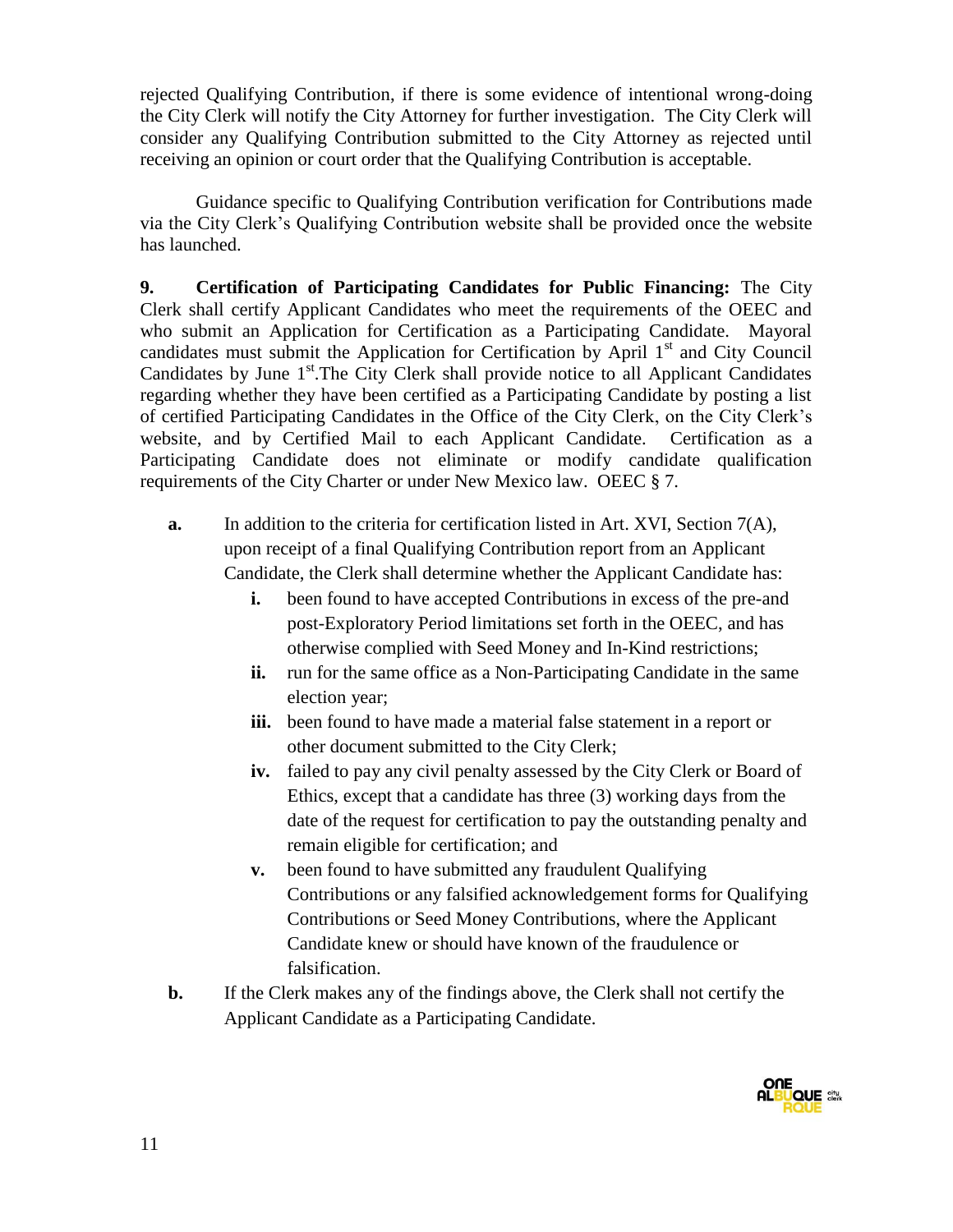**c.** An Applicant Candidate whose certification has been denied may appeal the Clerk's determination as provided in Art. XVI, Section 20.

**10. Unsuccessful Applicant Candidates:** The Qualifying Contributions submitted by Applicant Candidates who fail to obtain a sufficient number of Qualifying Contributions or otherwise fail to qualify as a Participating Candidate shall be deposited in the Open and Ethical Elections Fund. Qualifying Contributions to the Applicant Candidate shall not be refunded.

**11. Revocation of Certification**. The certification of a Participating Candidate may be revoked at any time if the City Clerk determines that the candidate or an agent of the candidate:

- **a.** Did not submit the required number of valid Qualifying Contributions;
- **b.** Failed to qualify as a candidate by petition or other means;
- **c.** Submitted any fraudulent Qualifying Contributions or Qualifying Contributions that were not made by the named contributor, and the Participating Candidate knew or should have known of the fraudulence;
- **d.** Misrepresented to a contributor the purpose of the Qualifying Contribution or obtaining the contributor's signature on the receipt and acknowledgement form and the Participating Candidate knew or should have known of the misrepresentation;
- **e.** Failed to fully comply with the Seed Money and In-Kind restrictions;
- **f.** Knowingly made a false statement or material misrepresentation in any report or other document required to be filed under the OEEC or the Election Code; or
- **g.** Otherwise substantially violated the provisions of the OEEC or the Election Code.

The determination to revoke the certification of a candidate must be made by a vote of the members of the Board of Ethics after an opportunity for a hearing. A candidate whose certification is revoked shall return all unspent funds to the City Clerk within three (3) working days of the Board of Ethics' decision and may be required to return all funds distributed to the candidate. In addition to the requirement to return funds, the candidate may be subject to a civil penalty.

Notwithstanding Article XVI, Section 20, the candidate may appeal the Board of Ethics' decision to revoke certification in the same manner provided in Article XII, Section 8, subsection (f) of the City Charter.

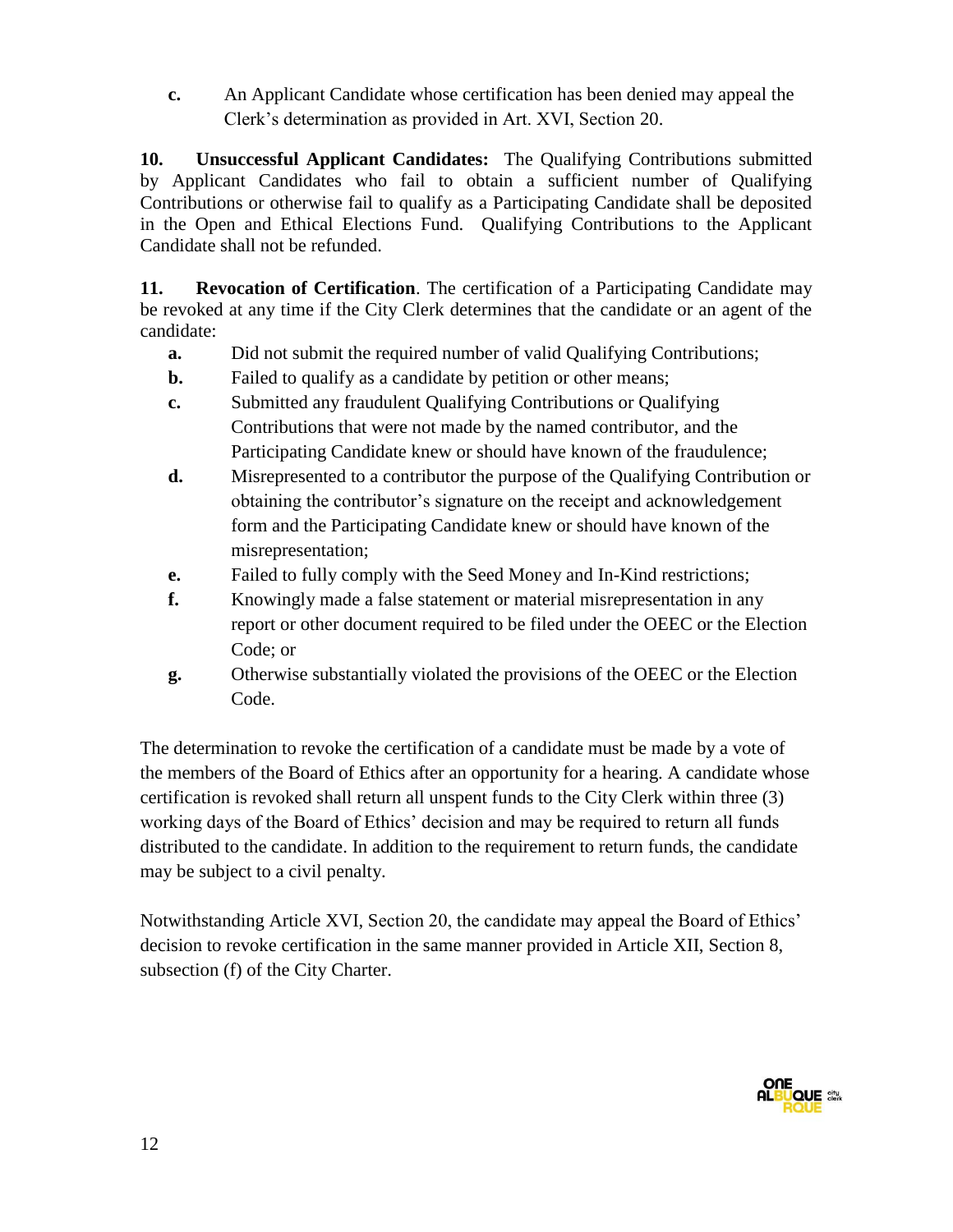### **PART D PARTICIPATING CANDIDATES**

**1. Reporting:** All Participating Candidates must fully comply with all aspects of campaign finance reporting pursuant to the City Charter, Revised Ordinances of Albuquerque and any and all Rules and Regulations of the City Clerk and Board of Ethics.

### **2. Distribution of Funds to Participating Candidates**

- **a. Electronic payment:** The City Clerk, with the assistance of the City's Treasury Department shall distribute all payments from the Fund electronically. Participating Candidates shall provide all necessary information for electronic transfers on the forms prescribed by the City Clerk.
- **b. Timing of Distribution:** Upon certification of the Participating Candidates, and calculation of the funds owed to Participating Candidates, the City Clerk shall provide the necessary information to the Treasury Department to initiate the electronic transfer of the funds constituting the first distribution of monies from the Fund. The transfer of funds is subject to banking regulations and will typically occur one business day after the transfer is initiated. OEEC § 14.
- **c. Initial Distribution:** Subject to availability of funds, the City Clerk shall distribute funds as outlined in OEEC §12. Qualifying Contributions, Seed Money and In-Kind Contributions that exceed the allowable limits and that are not paid to the City Clerk shall be deducted from the Fund distribution. The Clerk will determine the total funds available for distribution and apply an equation utilized to calculate fund distribution to individual Participating Candidates. The equation is: \$1.00 per registered voter in the district, minus the total Seed Money collected by the candidate. Funding in addition to the initial distribution is subject to availability of funds. OEEC §§ 12 and 14.

**3. Expenditures:** The guidelines regarding Expenditures detailed below are in addition to the guidelines and restrictions on Expenditures that are contained in Article XVI, Section 8 of the City Charter, and the 2019 Election Code Regulations regarding Expenditures.

- **a. PERMISSIBLE EXPENDITURES.** Expenditures for "campaign-related purposes" are those which are traditionally accepted as necessary to promote the election of a candidate to political office. Candidates using OEEC funds must also take into account the public nature of the funds, the underlying objectives of the OEEC, and the reasonableness of the Expenditures under the circumstances. In the City of Albuquerque, traditional campaign expenses have included, but are not limited to:
	- **i.** Political advertising expenses;

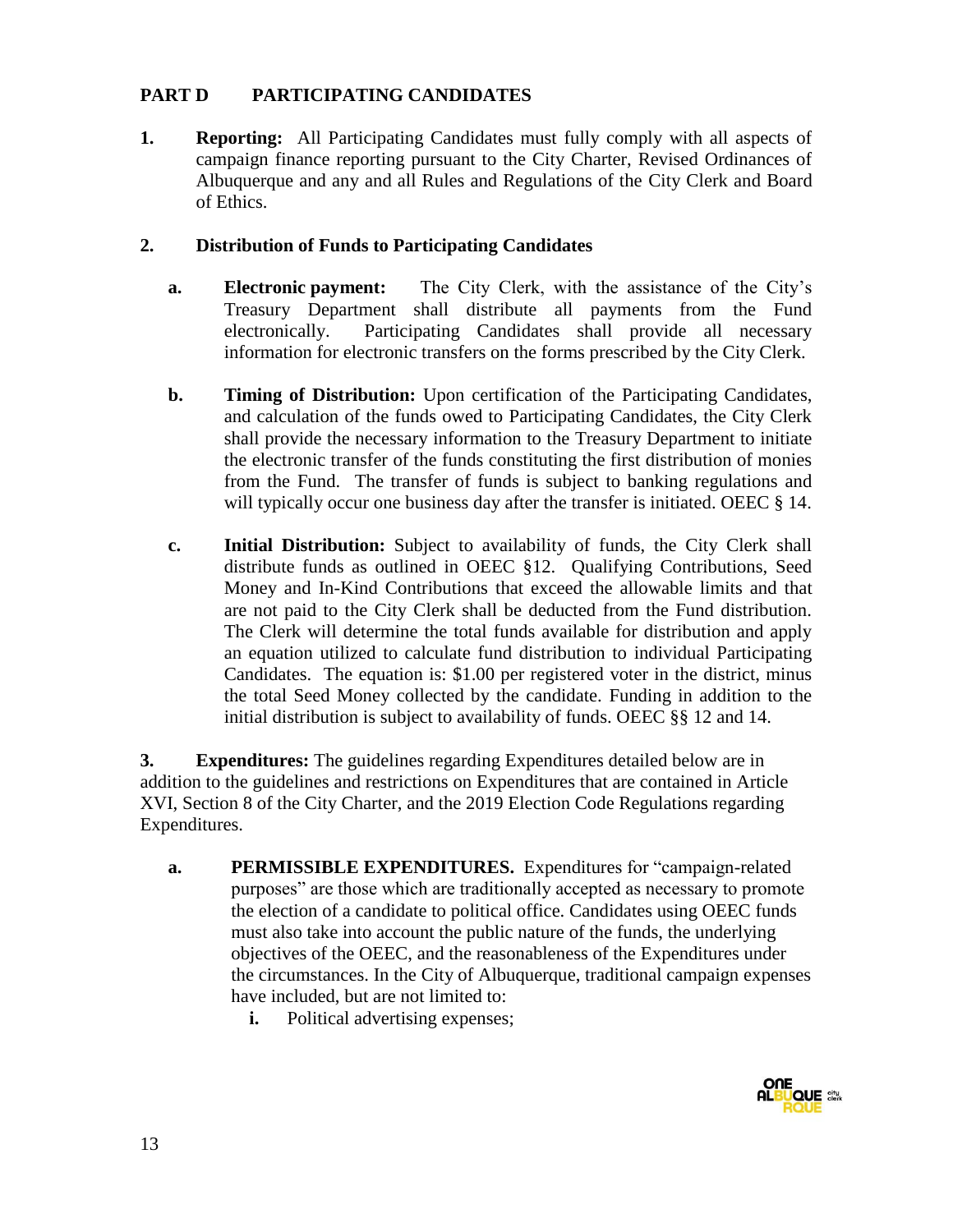- **ii.** Campaign communications such as signs, bumper stickers, T-shirts, or caps with campaign slogans, etc.;
- iii. Campaign events (e.g., invitations, food, tent or hall rental, etc.);
- **iv.** Printing and mailing costs;
- **v.** Campaign staff expenses;
- **vi.** An entry fee for an event organized by a committee, charity, or community organization or an ad in an event publication, as long as the Expenditure benefits the candidate's campaign;
- **vii.** Candidate's campaign-related childcare, provided it is not provided by a member of the candidate's Immediate Family; and
- **viii.** Campaign operational and travel expenses, such as fuel and tolls, websites, office rental, telecommunications, equipment, or office supplies.
- **b. PROHIBITED EXPENDITURES.** Candidates may not use OEEC funds for personal expenses or for invalid political expenses, as detailed below. This means candidates may not borrow from or use OEEC funds for personal or other noncampaign expenses, even if temporarily and with the intention of repaying the funds.
	- **i.** Personal expenses are for goods and services that the candidate would otherwise purchase independently of the campaign, including but not limited to:
		- **1)** Day-to-day household expenses and supplies;
		- **2)** Mortgage, rent, or utility payments for the candidate's personal residence, even if part of the residence is being used by the campaign;
		- **3)** Vehicle repair and maintenance;
		- **4)** Non-campaign transportation expenses;
		- **5)** Clothing, including attire for political functions such as business suits or shoes.
	- **ii.** OEEC funds also may not be spent to:
		- **1)** Pay a consultant, vendor, or campaign staff for anything other than campaign goods or services;
		- **2)** Compensate the candidate for services provided by the candidate;
		- **3)** Make Independent Expenditures supporting or opposing any candidate, ballot question, or political committee;

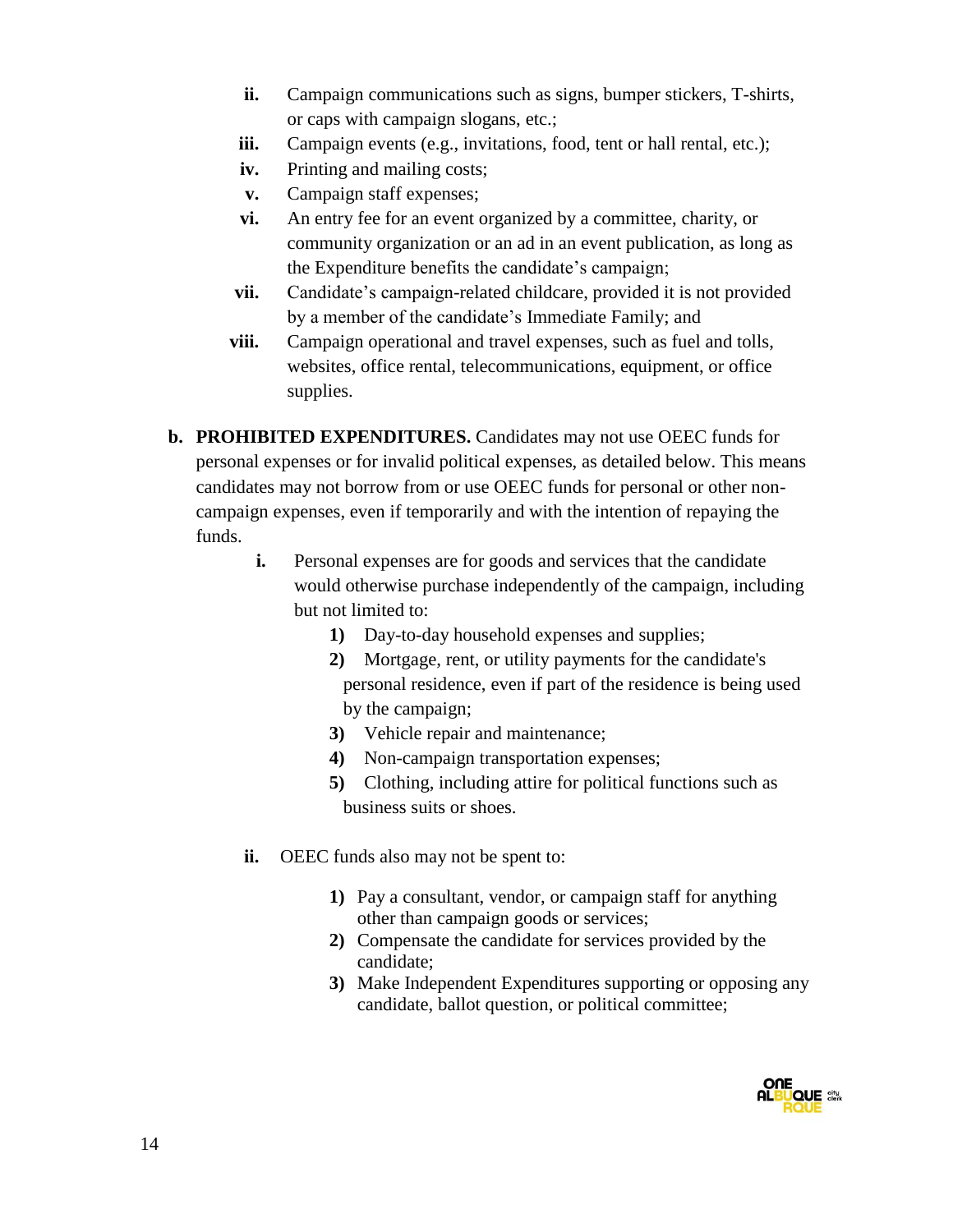- **4)** Assist in any way the campaign of any candidate other than the candidate for whom the funds were originally designated;
- **5)** Contribute to another candidate, a political committee, a measure finance committee, or a party committee other than in exchange for goods and services;
- **6)** Make a donation to a charity or a community organization, other than in exchange for campaign goods or services;
- **7)** Promote political or social positions or causes other than the candidate's campaign;
- **8)** Make a thank-you gift (including a gift card) to a volunteer or supporter; or
- **9)** Pay any civil or criminal penalties, fines, or forfeitures.
- **c. Ballot Questions.** Candidates may state their position with respect to a ballot question in a communication financed with OEEC funds. Candidates may not use OEEC funds for a paid communication that primarily supports or opposes a ballot measure, referendum, or citizen initiative.
- **d. Campaign Training.** Candidates may use OEEC funds for tuition or registration costs for campaign or policy issues training.
- **e. Car Travel.** OEEC campaigns may reimburse the candidate or campaign workers for their car travel, as long as the person reimbursed has kept a *contemporaneous*  travel log. The campaign may make a travel reimbursement up to the number of miles traveled as reported in the log multiplied by the current standard IRS mileage rate for a business. Campaigns must keep the travel logs for three years, and provide them to the Board of Ethics or City Clerk if requested. Candidates and their spouses/domestic partners may spend any amount of their personal funds for campaign travel without seeking reimbursement. Other individuals may spend up to \$250 of their personal funds to pay for travel without making a Contribution to the campaign.
- **f. Food.** Candidates may spend reasonable amounts of OEEC funds on food for campaign events or to feed volunteers while they are working, but must take into account the public nature of OEEC funding. Candidates may not use OEEC funds to purchase food that is consumed *only* by the candidate and/or members of the candidate's Immediate Family. Generally, reasonable amounts for food should not exceed \$25 per person per event. If candidates wish to spend greater amounts per

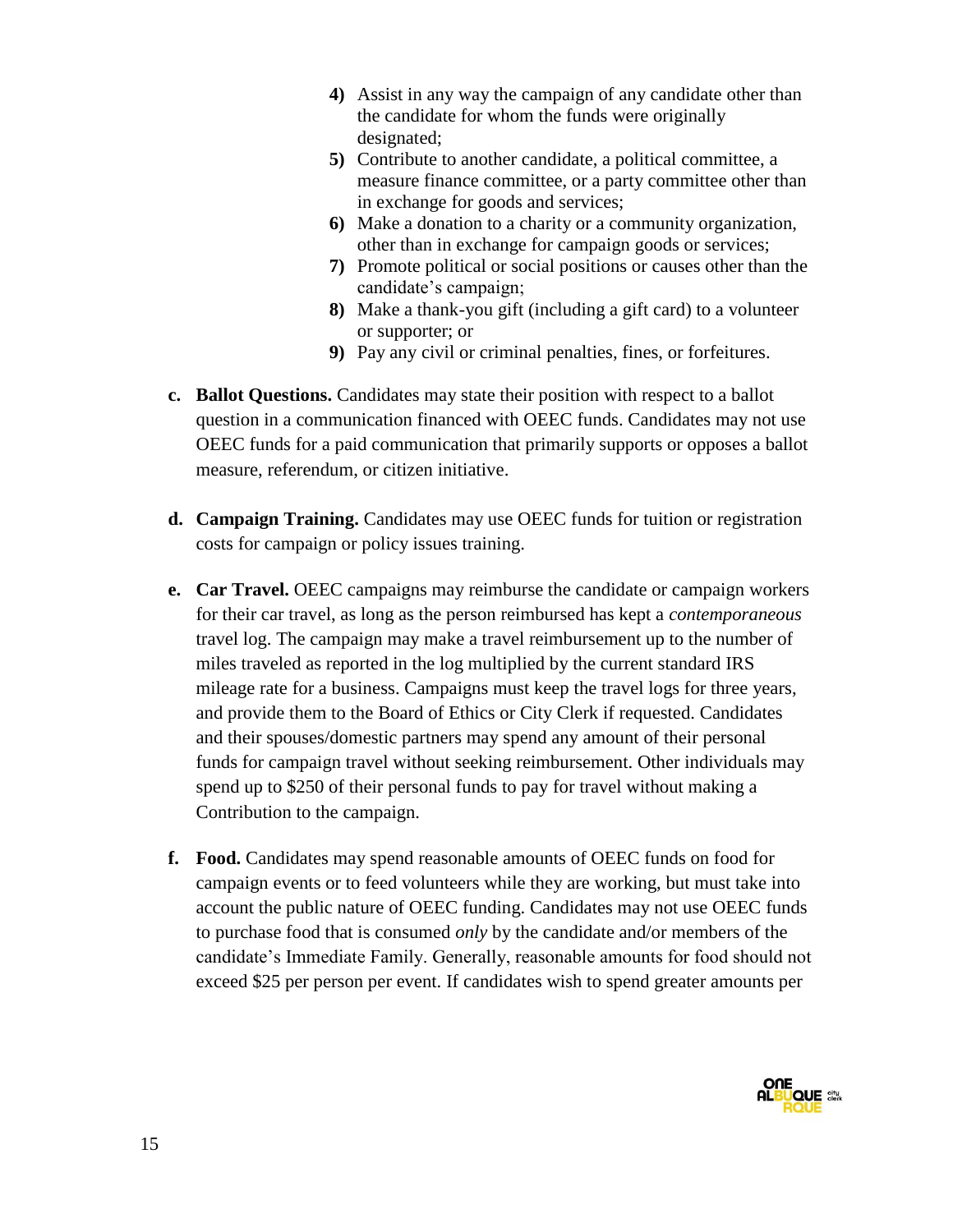person for food, the City Clerk recommends that the candidate contact the City Clerk for guidance.

- **g. Lodging.** Candidates may use OEEC funds to pay for lodging other than the candidate's primary residence or the residence of the candidate's Immediate Family, if necessary for campaign purposes, but must keep lodging expenses reasonable and may not exceed fair market values. OEEC candidates may use personal funds for lodging, provided that they are not reimbursed by others.
- **h. Office Supplies.** Candidates may spend OEEC funds for office supplies that they reasonably anticipate will be used for campaign purposes only. OEEC funds may not be spent for office supplies to be used for constituent communications or for other expenses associated with service as a public official. The Board of Ethics may require candidates to repay their campaign for any office supplies with a value of \$500 or more that were not used for campaign purposes or were used minimally for campaign purposes
- **i. Post-Election Notes and Parties.** Candidates may spend up to \$1,000.00 maximum amounts of OEEC funds on post-election parties, post-election thank you notes, or post-election advertising to thank supporters or voters. Candidates may also use personal funds for these purposes.
- **j. Property and Equipment.** Goods purchased with OEEC funds for \$50 or more that could be converted to personal use after the campaign (e.g., computers, cell phones) must be sold in an arms length transaction and the proceeds returned to the Fund no later than 45 days after the final report for the campaign. If the campaign sells the property or equipment to the candidate or a member of the candidate's Immediate Family or campaign staff, the campaign must receive at least 75% of the original purchase price paid by the campaign. Candidates are welcome to lease electronic and other equipment.
- **k. Salary and Compensation.** Candidates may use OEEC funds to pay for campaign-related services by staff or consultants, provided that compensation is made at fair market value and sufficient records are maintained to show what services were received. Documentation must include a description of the labor performed by the staff member or consultant, and an itemization of any goods or services purchased from other vendors including date, vendor, and amount. In any documentation that provides for the sale of goods or service to or by a campaign, a sale for nominal consideration is presumed to be a donation.

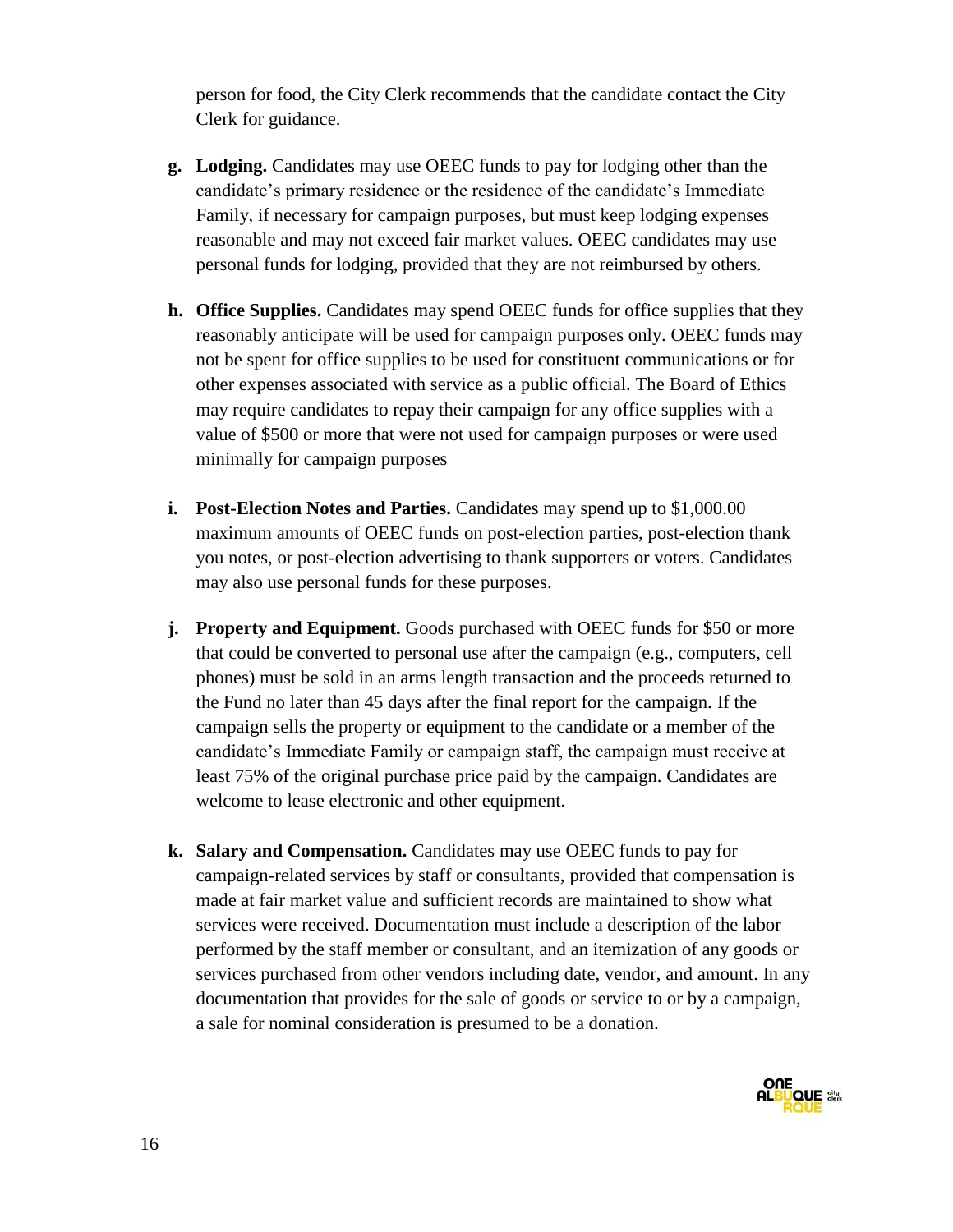#### **4. Paying Campaign Funds to Family Members:**

### **a. Disclosing A Payment To A Member Of The Candidate's Family Or Household**

**i.** If a candidate uses OEEC funds to pay or reimburse a member of the candidate's "Immediate Family" (defined above), a member of the candidate's household, or a business or nonprofit entity affiliated with a member of the candidate's Immediate Family, the candidate must disclose the family or household relationship (e.g., "spouse," "domestic partner," "brother," "roommate," or "business owned by daughter") in the campaign finance report.

#### **b. Additional Restrictions For OEEC Candidates**

- **i.** A candidate may not pay OEEC funds to:
	- **1)** The candidate or a sole proprietorship owned by the candidate,
	- **2)** A member of the candidate's Immediate Family or household,
	- **3)** A business entity in which the candidate or a member of the candidate's Immediate Family or household holds a significant proprietary or financial interest, or
	- **4)** A nonprofit entity in which the candidate or a member of the candidate's Immediate Family or household is a director, officer, executive director or equivalent, or chief financial officer or equivalent.
- **ii.** There are two narrow exceptions to this prohibition:
	- **1)** Permitted Payments to the Candidate and Household Members. A candidate may use OEEC funds to pay a member of the candidate's Immediate Family or household, a business entity in which the candidate or a member of the candidate's Immediate Family or household holds a significant proprietary or financial interest, or a nonprofit entity in which the candidate or a member of the candidate's Immediate Family or household is a director, officer, executive director or chief financial officer only if the Expenditure is made:
		- **A.** For a legitimate campaign-related purpose; to an individual or business that provides the goods or services being purchased in the normal course of their occupation or business, and in an amount that is reasonable taking into

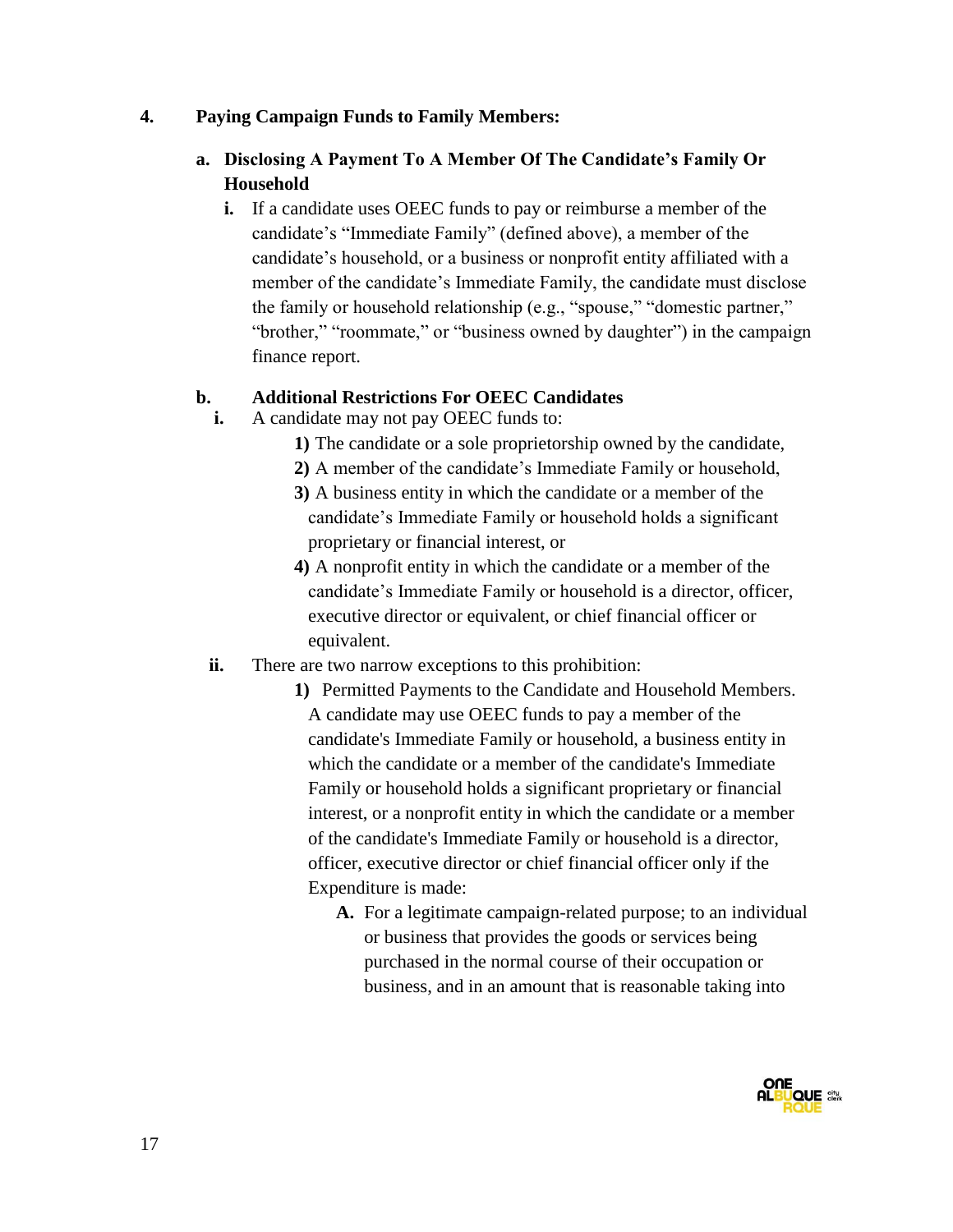consideration current market value and other factors the Board of Ethics may choose to consider; and

- **B.** The candidate provides documentary evidence that the Expenditure qualifies for the exception at the time the Expenditure is reported or when the City Clerk or Board of Ethics requests such evidence, whichever is sooner. This evidence must consist of documentation that the payee currently is employed by or engaged in a business that provides the goods or services provided; justification for the amount of the Expenditure including the usual price paid by other clients; and an explanation of why the Expenditure is campaign-related. Occasional or sporadic employment on political campaigns (e.g., field work, public relations, or organizing volunteers) will be insufficient to demonstrate a normal course of business.
- **2)** Reimbursements. Reimbursements, including travel reimbursements, that are made in accordance with the City Clerk and Board of Ethics rules and guidelines are exempt from this restriction. However, the candidate must disclose the family or household relationship when reporting the reimbursement as described above. If an OEEC candidate or a family or household member uses personal funds or a personal credit card to pay a vendor for campaign goods or services, the candidate must reimburse the individual with OEEC funds.

**5. Payment of Funds to City:** Participating Candidates shall return all funds that are unspent or unencumbered as of the date of the Regular Local Election to the City Clerk for deposit into the Fund. The date of the Regular Local Election is the last day that candidates may spend or encumber funds. Candidates shall return the funds within two (2) weeks of Election Day. The final campaign disclosure report filed by the Participating Candidate shall show the amount of unspent Seed Money and any unspent distributions from the Fund as well as the amounts refunded by the candidate to the City Clerk. OEEC  $\S 8(C)$ 

**6. Runoff Elections:** Participating Candidates who are part of a Runoff Election remain Participating Candidates as described herein.

**a.** Candidates involved in a runoff election are not exempt from returning funds pursuant to OEEC § 8(C). Runoff candidates shall return and report funds as required and shall receive payment from the Fund pursuant to the OEEC for

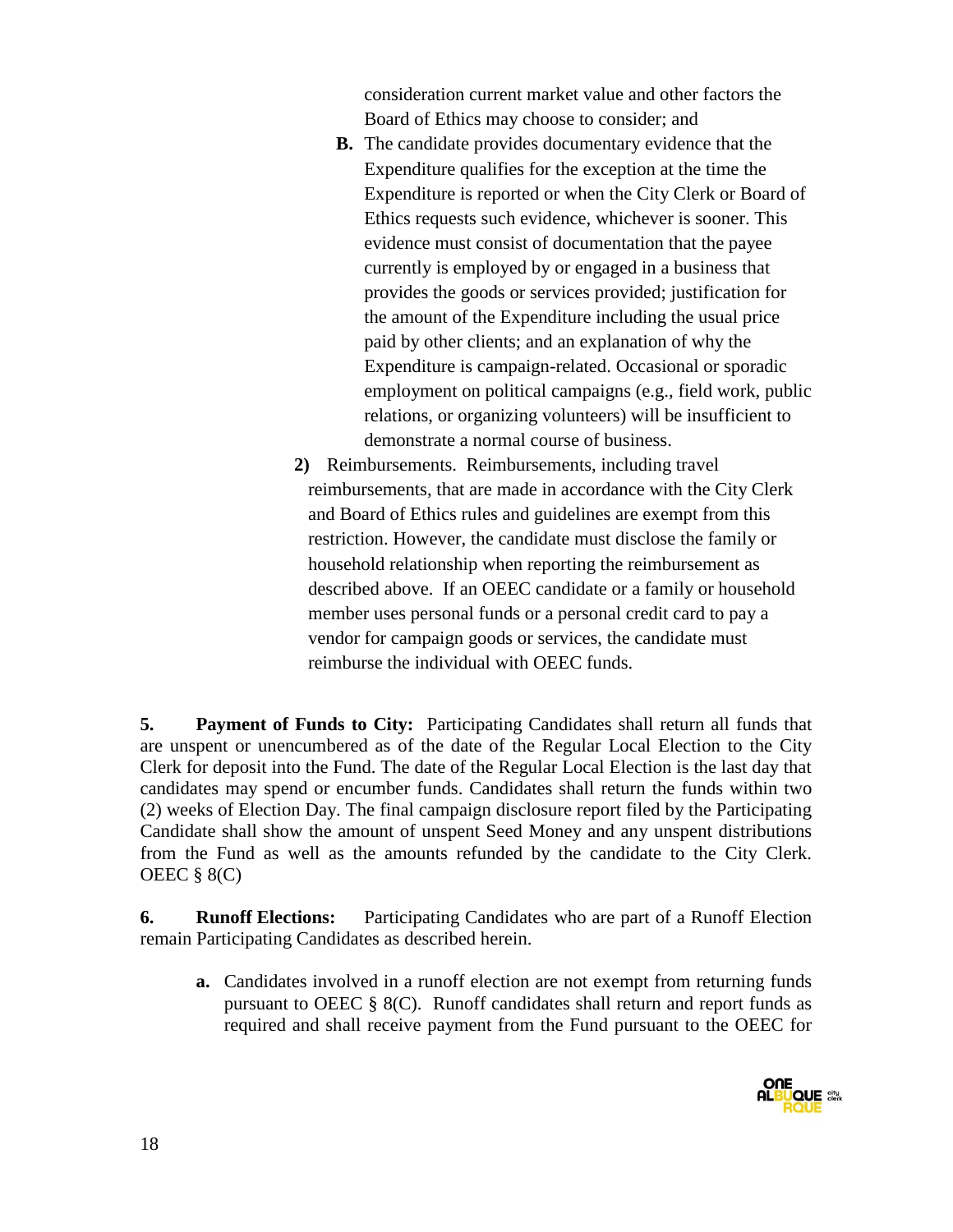runoff elections within three working days after certification of the local election.

- **b.** Within three (3) working days after a runoff election, Participating Candidates shall pay to the City Clerk all revenues provided for the runoff election from the Fund that are not encumbered or spent.
- **c. Final Campaign Disclosure Report**: The final campaign disclosure report filed by the Participating Candidate after the runoff election shall show the amount of all unspent and unencumbered Seed Money and revenues from the Fund and shall disclose all payments of refund payments to the City Clerk required by the OEEC and these Regulations.
- **d. Spending Limits** In the event of a runoff election, the aggregate Contributions for In-Kind Contributions shall be based on the spending limit for the runoff election. Spending limits for the runoff election shall be based on the amount of Fund revenues provided by the City Clerk to Participating Candidates for the runoff election. OEEC  $\S$ § 3 (R) and 6 (D) and (E).
- **e. Runoff Election Funds:** Participating Candidates may opt out of public funding if they are involved in a runoff election. If a candidate desires to opt out for a run off they must give the Clerk written notice of their decision to opt out within one (1) working day of certification of the election.
- **f. Runoff Election Reports:** The reporting requirements for Participating Candidates in a runoff election include filing campaign Disclosure Reports as follows:
	- **i.** beginning on the first Monday following the regular election, by 5:00 p.m. on every Monday before the run-off election candidates shall file a report of all Expenditures made and Contributions received on or before the previous Friday and not previously reported;
	- **ii.** beginning on the Friday before the run-off election, any Contribution or pledge to contribute that is for five hundred dollars (\$500) or more shall be reported to the City Clerk in a supplemental report on a prescribed form within twenty-four hours of receipt; and
	- **iii.** by 5:00 p.m. on the thirtieth day after a run-off election, a final report of all Expenditures made and Contributions not previously reported.

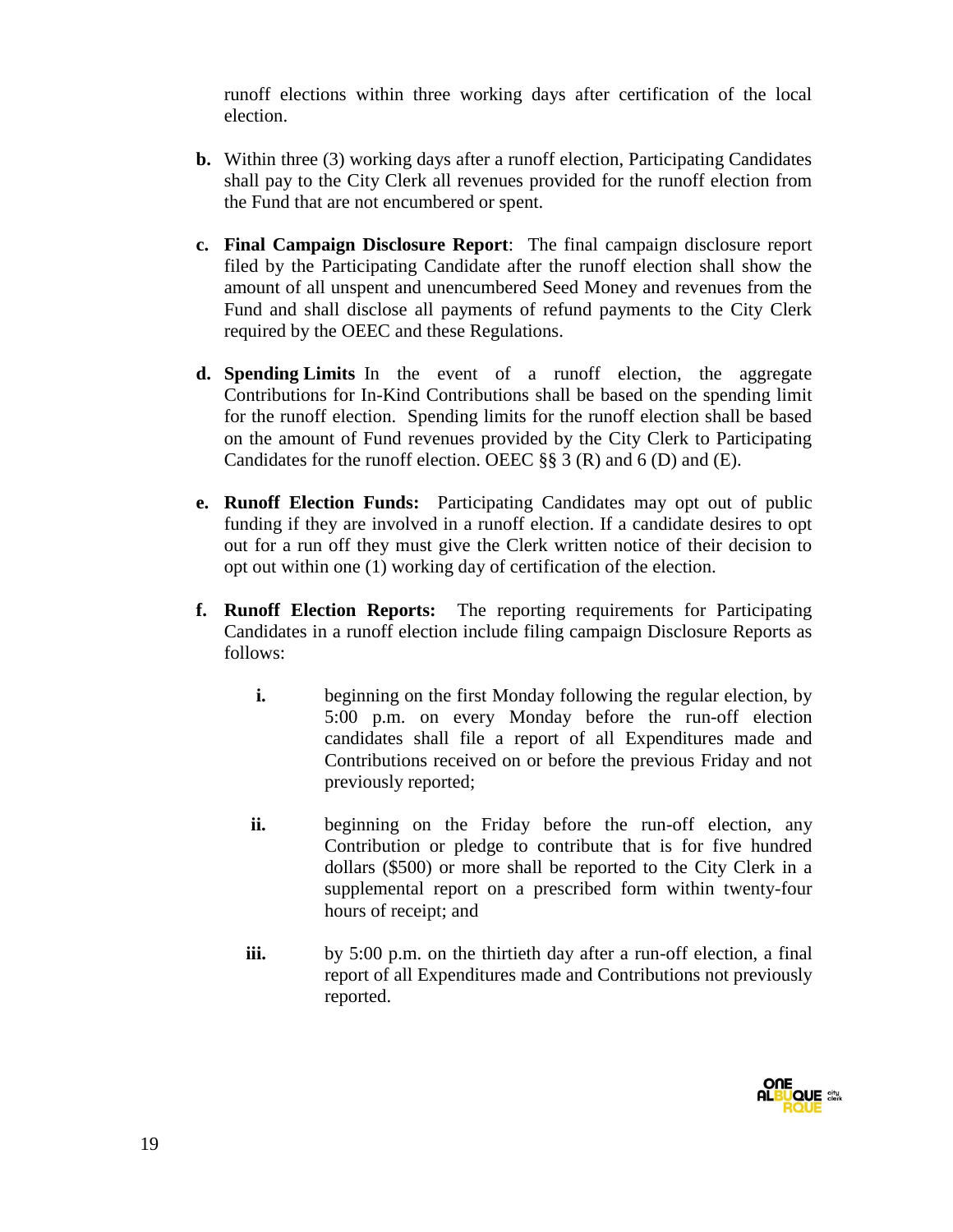**7. Unopposed Participating Candidates:** An Unopposed Participating Candidate is a Participating Candidate who has been certified as a candidate by the City Clerk pursuant to §3-8-27 NMSA 1978 and who has no opponent who has been certified as a candidate on the ballot pursuant to  $\S$  3-8-27(H) NMSA 1978 and who has no write-in opponent who has been certified as a write-in candidate pursuant § 3-8-27 (L) NMSA 1978; or a certified candidate whose certified opponents and certified write-in opponents withdraw their candidacy pursuant to § 3-8-27 NMSA 1978.

- **a. Notice and Payment:** At the time a Participating Candidate becomes an Unopposed Participating Candidate, the City Clerk shall give such candidate written notice that he or she is unopposed. Within three (3) working of days of the date of the notice, the Unopposed Participating Candidate shall return all funds he or she has received from the Fund, minus any legitimate Expenditures made prior to notice that the candidate is unopposed. These Expenditures include any encumbrances that were incurred prior to notice.
- **b. Accounting:** The Unopposed Participating Candidate shall submit a detailed accounting of all Expenditures made or Expenditures for which the candidate is contractually obligated through the day the Participating Candidate becomes unopposed, specifying outstanding obligations. The accounting is due concurrent with the second campaign finance disclosure report required pursuant to the Election Code. Unopposed Candidates shall provide supplemental accountings at the time each subsequent campaign finance disclosure report is due, with a final accounting due no later than the date the final campaign financing disclosure report is due. Such accounting shall include any credits or refunds to which the Participating Candidate may be entitled. The refund shall include all funds not yet spent by the Participating Candidate less amounts that the Participating Candidate is contractually obligated to pay. Unopposed Participating Candidates shall pay the received credits and refunds for cancelled orders or contracts for goods and services within three (3) working days of receipt.
- **c. Fundraising After Return of Funds:** Once all unencumbered funds have been returned to the Fund, and Unopposed Candidate ceases to be a Participating Candidate, and is not subject to the contribution and Expenditure limits applicable to Participating Candidates.

**8. Liquidation of Property and Equipment**. Property and equipment that is not exclusive to use in a campaign (e.g., computers and associated equipment, etc.) that has been purchased with OEEC funds loses its campaign-related purpose following the election. Such property and equipment purchased for \$50 or more must be liquidated at in an arms length transaction, and the proceeds thereof reimbursed to the OEEC Fund as unspent fund revenues in accordance with Article XVI, Section 8(C) of the City Charter. Candidates may not return unsold property or equipment to the City Clerk.

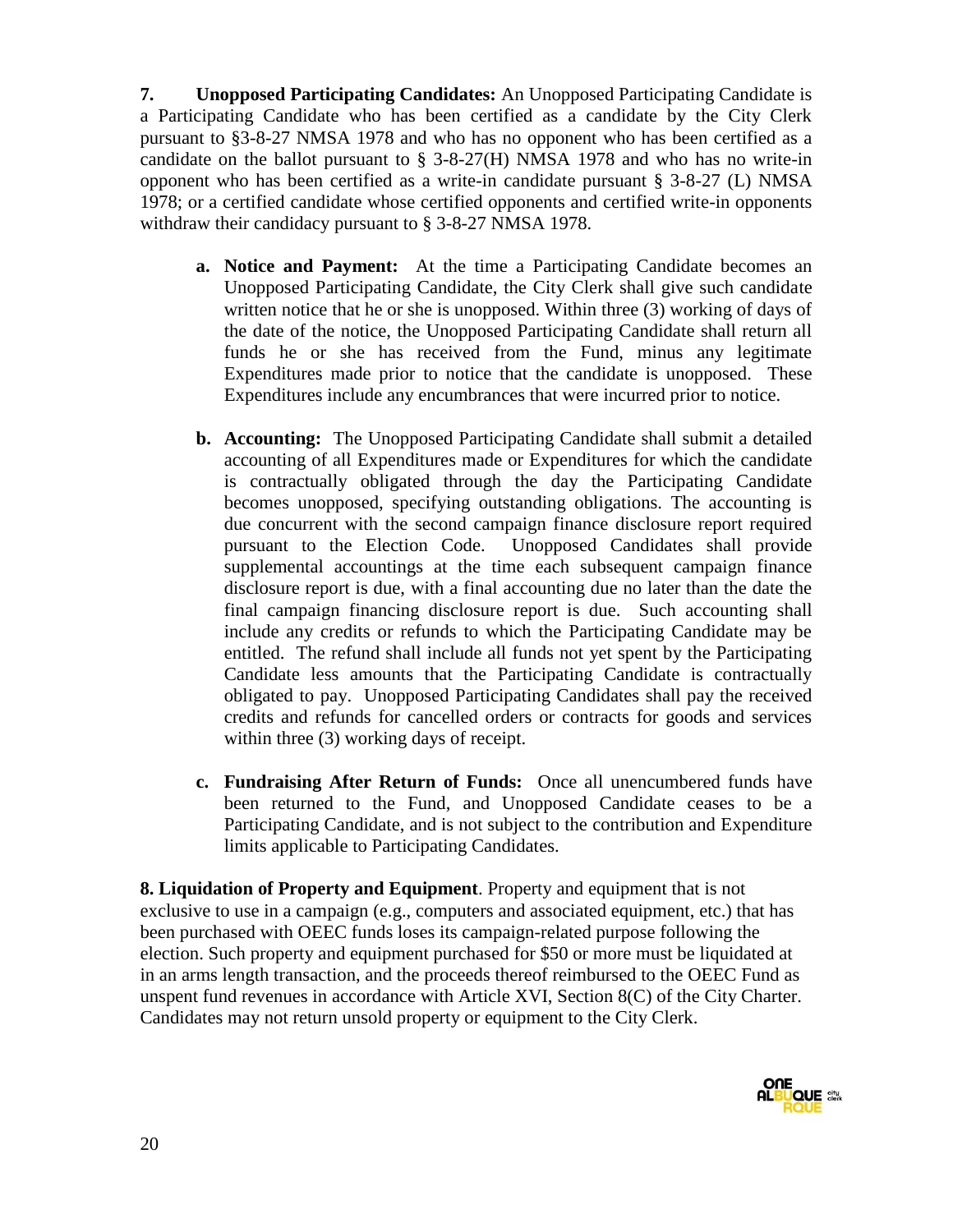- **a.** The liquidation of campaign property and equipment may be done by sale to another person or purchase by the candidate.
- **b.** Liquidation must be at the fair market value of the property or equipment at the time of disposition. Fair market value is determined by what is fair, economic, just, equitable, and reasonable under normal market conditions based upon the value of items of similar description, age, and condition as determined by acceptable evidence of value. A campaign's sale of property or equipment through an on-line commercial auction shall be considered by the Board of Ethics as a factor in favor of determining that the campaign has recovered the fair market value of the property or equipment.
- **c.** If the campaign sells the property or equipment to the candidate or a member of the candidate's Immediate Family or campaign staff, the campaign must receive at least 75% of the original purchase price.

# **PART E WITHDRAWAL OF PARTICIPATION**

**1. Applicant Candidates**: An Applicant Candidate may withdraw as an Applicant Candidate, by filing their written withdrawal of their Declaration of Intent on the form approved by the City Clerk. Withdrawal as an Applicant Candidate must occur prior to the deadline for submitting the Application for Certification as a Participating Candidate. At the time the statement of withdrawal is submitted, the Applicant Candidate shall report all Qualifying Contributions, In-Kind Contributions and Seed Money received by the Applicant Candidate to date. Withdrawing Applicant Candidates shall also submit all Qualifying Contributions, used and unused Books and all unspent Seed Money to the City Clerk. Withdrawing Applicant Candidates shall also file all reports necessary for the returned monies. Applicant Candidates who withdraw or do not qualify as a Participating Candidate are not subject to spending limits as outlined in the OEEC if they continue as a non-Participating Candidate.

**2. Participating Candidates:** A Participating Candidate may withdraw their participation as a publicly financed candidate up to thirty (30) days after being certified as a Participating Candidate by filing the statement of withdrawal with the City Clerk on the approved form. Withdrawn Participating Candidates may continue their campaign as a non-Participating Candidate or withdraw from a race completely as stated in OEEC § 12 (D), (E), and (G). All received monies from the Fund and corresponding reports are due to the City Clerk at the time the withdrawal is filed.

**3. Participating Candidates who do not qualify as Candidates:** A Participating Candidate who does not qualify as a candidate pursuant to § 3-8-27 G. NMSA 1978 shall